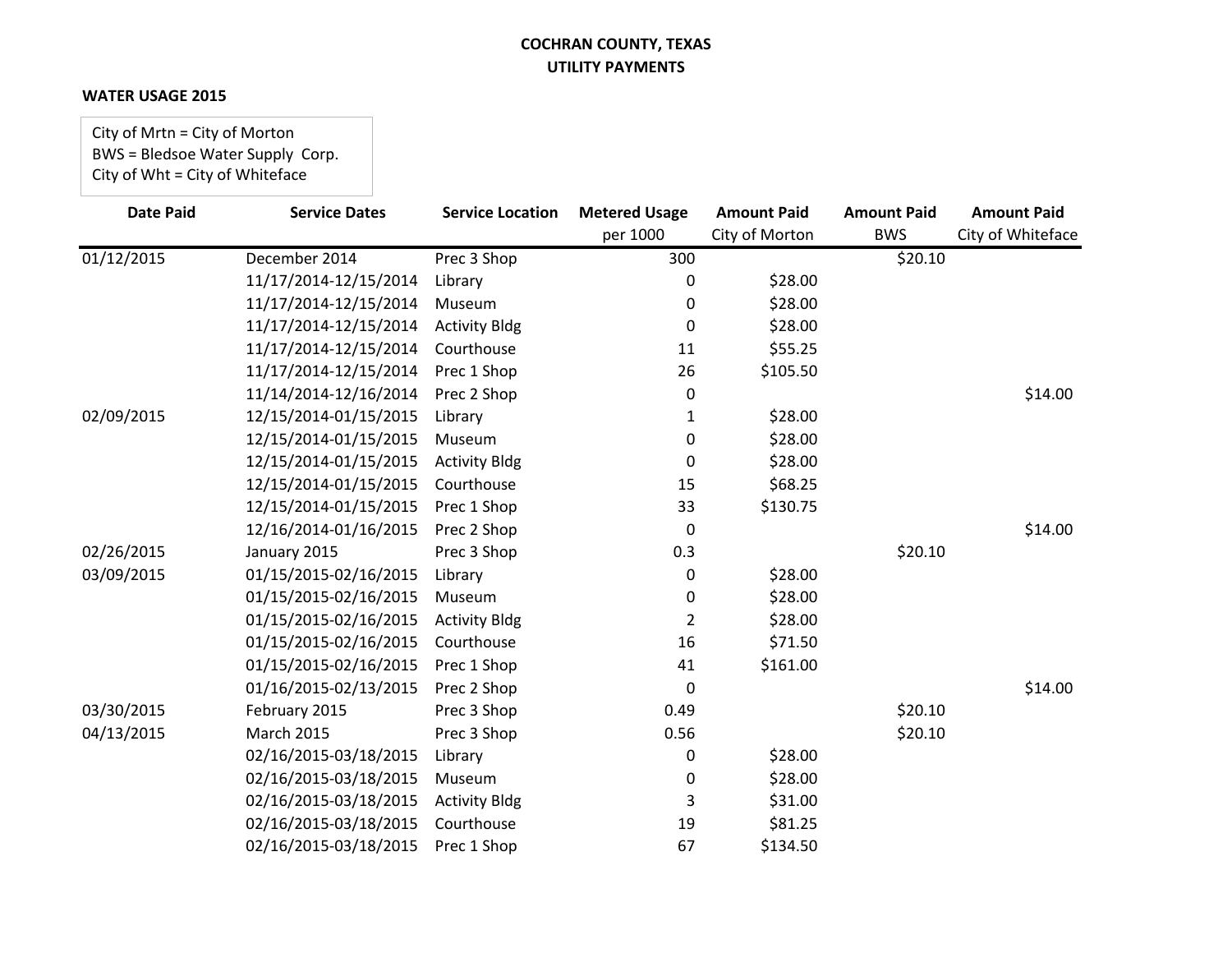#### **WATER USAGE 2015**

City of Mrtn = City of Morton BWS = Bledsoe Water Supply Corp. City of Wht = City of Whiteface

| <b>Date Paid</b> | <b>Service Dates</b>  | <b>Service Location</b> | <b>Metered Usage</b> | <b>Amount Paid</b> | <b>Amount Paid</b> | <b>Amount Paid</b> |
|------------------|-----------------------|-------------------------|----------------------|--------------------|--------------------|--------------------|
|                  |                       |                         | per 1000             | City of Morton     | <b>BWS</b>         | City of Whiteface  |
| 04/13/2015       | 02/13/2015-03/13/2015 | Prec 2 Shop             | $\boldsymbol{0}$     |                    |                    | \$14.00            |
| 05/11/2015       | April 2015            | Prec 3 Shop             | 0.42                 |                    | \$20.10            |                    |
|                  | 03/18/2015-04/15/2015 | Library                 | 1                    | \$28.00            |                    |                    |
|                  | 03/18/2015-04/15/2015 | Museum                  | 0                    | \$28.00            |                    |                    |
|                  | 03/18/2015-04/15/2015 | <b>Activity Bldg</b>    | 5                    | \$37.00            |                    |                    |
|                  | 03/18/2015-04/15/2015 | Courthouse              | 88                   | \$358.50           |                    |                    |
|                  | 03/18/2015-04/15/2015 | Prec 1 Shop             | 31                   | \$123.25           |                    |                    |
|                  | 03/13/2015-04/15/2015 | Prec 2 Shop             | 0                    |                    |                    | \$14.00            |
| 06/08/2015       | 04/15/2015-05/15/2015 | Library                 | 2                    | \$28.00            |                    |                    |
|                  | 04/15/2015-05/15/2015 | Museum                  | 0                    | \$28.00            |                    |                    |
|                  | 04/15/2015-05/15/2015 | <b>Activity Bldg</b>    | 3                    | \$31.00            |                    |                    |
|                  | 04/15/2015-05/15/2015 | Courthouse              | 147                  | \$609.25           |                    |                    |
|                  | 04/15/2015-05/15/2015 | Prec 1 Shop             | 23                   | \$95.00            |                    |                    |
|                  | 04/15/2015-05/18/2015 | Prec 2 Shop             | 0                    | \$14.00            |                    |                    |
| 06/12/2015       | May 2015              | Prec 3 Shop             | 0.31                 |                    | \$20.10            |                    |
| 07/13/2015       | <b>June 2015</b>      | Prec 3 Shop             | 0.33                 |                    | \$20.10            |                    |
|                  | 05/15/2015-06/14/2015 | Library                 | 10                   | \$52.00            |                    |                    |
|                  | 05/15/2015-06/14/2015 | Museum                  | 0                    | \$28.00            |                    |                    |
|                  | 05/15/2015-06/14/2015 | <b>Activity Bldg</b>    | 5                    | \$37.00            |                    |                    |
|                  | 05/15/2015-06/14/2015 | Courthouse              | 68                   | \$273.50           |                    |                    |
|                  | 05/15/2015-06/14/2015 | Prec 1 Shop             | 17                   | \$74.75            |                    |                    |
|                  | 05/15/2015-06/15/2015 | Prec 2 Shop             | 0                    |                    |                    | \$14.00            |
| 08/10/2015       | 06/14/2015-07/15/2015 | Library                 | 0                    | \$28.00            |                    |                    |
|                  | 06/14/2015-07/15/2015 | Museum                  | 0                    | \$28.00            |                    |                    |
|                  | 06/14/2015-07/15/2015 | <b>Activity Bldg</b>    | 4                    | \$34.00            |                    |                    |
|                  | 06/14/2015-07/15/2015 | Courthouse              | 110                  | \$452.00           |                    |                    |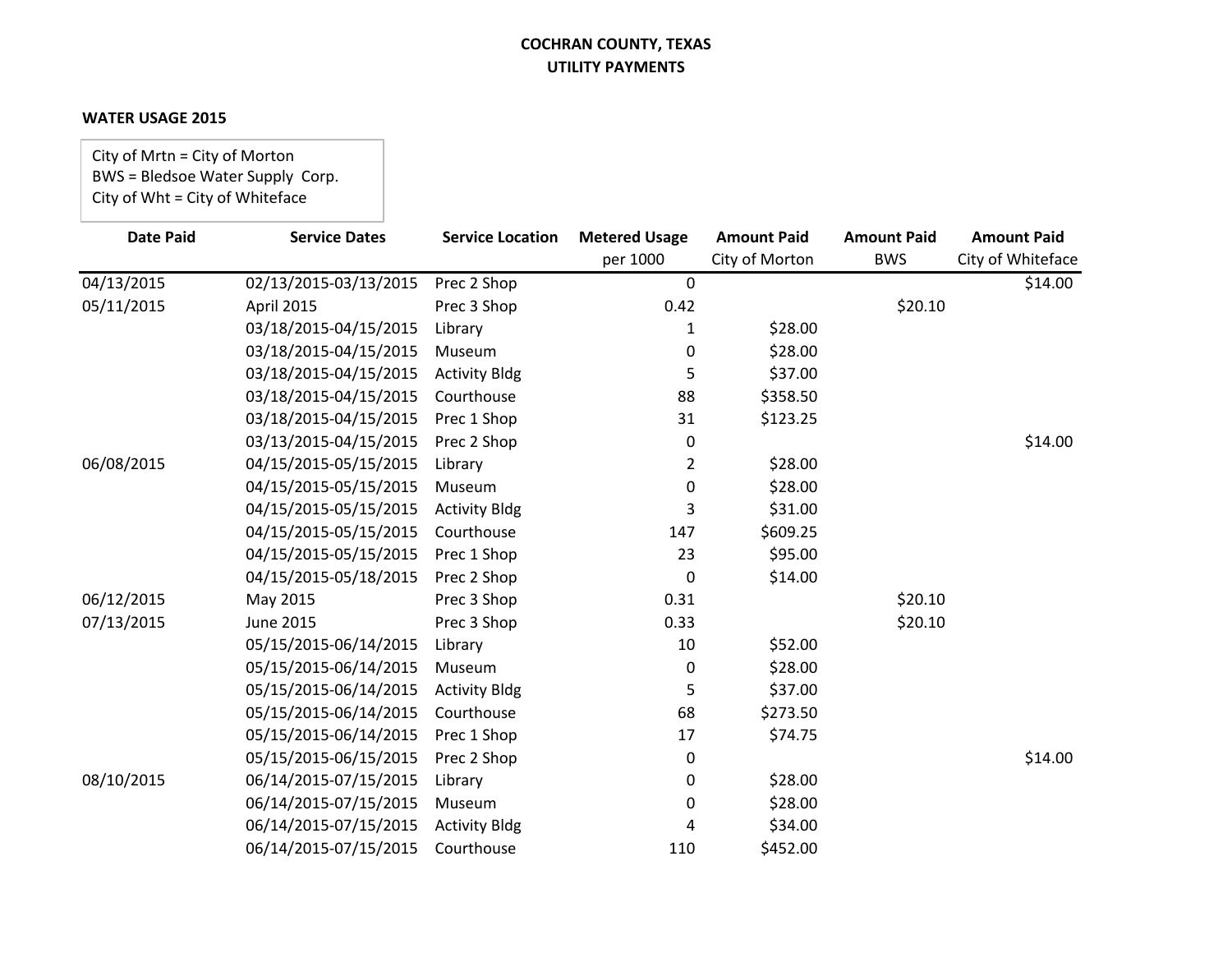### **WATER USAGE 2015**

City of Mrtn = City of Morton BWS = Bledsoe Water Supply Corp. City of Wht = City of Whiteface

| <b>Date Paid</b> | <b>Service Dates</b>  | <b>Service Location</b> | <b>Metered Usage</b> | <b>Amount Paid</b> | <b>Amount Paid</b> | <b>Amount Paid</b> |
|------------------|-----------------------|-------------------------|----------------------|--------------------|--------------------|--------------------|
|                  |                       |                         | per 1000             | City of Morton     | <b>BWS</b>         | City of Whiteface  |
| 08/10/2015       | 06/14/2015-07/15/2015 | Prec 1 Shop             | 3                    | \$31.00            |                    |                    |
|                  | 06/15/2015-07/15/2015 | Prec 2 Shop             | 0                    |                    |                    | \$14.00            |
| 08/28/2015       | <b>July 2015</b>      | Prec 3 Shop             | 0.71                 |                    | \$20.10            |                    |
| 09/14/2015       | 07/15/2015-08/14/2015 | Library                 | 0                    | \$28.00            |                    |                    |
|                  | 07/15/2015-08/14/2015 | Museum                  | 0                    | \$28.00            |                    |                    |
|                  | 07/15/2015-08/14/2015 | <b>Activity Bldg</b>    | 4                    | \$34.00            |                    |                    |
|                  | 07/15/2015-08/14/2015 | Courthouse              | 127                  | \$524.25           |                    |                    |
|                  | 07/15/2015-08/14/2015 | Prec 1 Shop             | 2                    | \$28.00            |                    |                    |
|                  | 07/15/2015-08/13/2015 | Prec 2 Shop             | 0                    |                    |                    | \$14.00            |
|                  | August 2015           | Prec 3 Shop             | 0.66                 |                    | \$20.10            |                    |
| 10/12/2015       | September 2015        | Prec 3 Shop             | 0.69                 |                    | \$20.10            |                    |
|                  | 08/14/2015-09/15/2015 | Library                 | 0                    | \$28.00            |                    |                    |
|                  | 08/14/2015-09/15/2015 | Museum                  | 0                    | \$28.00            |                    |                    |
|                  | 08/14/2015-09/15/2015 | <b>Activity Bldg</b>    | 3                    | \$31.00            |                    |                    |
|                  | 08/14/2015-09/15/2015 | Courthouse              | 324                  | \$1,361.50         |                    |                    |
|                  | 08/14/2015-09/15/2015 | Prec 1 Shop             | 3                    | \$31.00            |                    |                    |
|                  | 08/13/2015-09/15/2015 | Prec 2 Shop             | 0                    |                    |                    | \$14.00            |
| 11/09/2015       | 09/15/2015-10/15/2015 | Library                 | 0                    | \$28.00            |                    |                    |
|                  | 09/15/2015-10/15/2015 | Museum                  | 0                    | \$28.00            |                    |                    |
|                  | 09/15/2015-10/15/2015 | <b>Activity Bldg</b>    | 5                    | \$37.00            |                    |                    |
|                  | 09/15/2015-10/15/2015 | Courthouse              | 138                  | \$571.00           |                    |                    |
|                  | 09/15/2015-10/15/2015 | Prec 1 Shop             | 0                    | \$28.00            |                    |                    |
|                  | 09/15/2015-10/15/2015 | Prec 2 Shop             | 0                    |                    |                    | \$14.00            |
| 11/25/2015       | October 2015          | Prec 3 Shop             | 0.565                |                    | \$20.10            |                    |
| 12/14/2015       | November 2015         | Prec 3 Shop             | 0.45                 |                    | \$20.10            |                    |
|                  | 10/15/2015-11/16/2015 | Library                 | 0                    | \$28.00            |                    |                    |
|                  | 10/15/2015-11/16/2015 | Museum                  | 0                    | \$28.00            |                    |                    |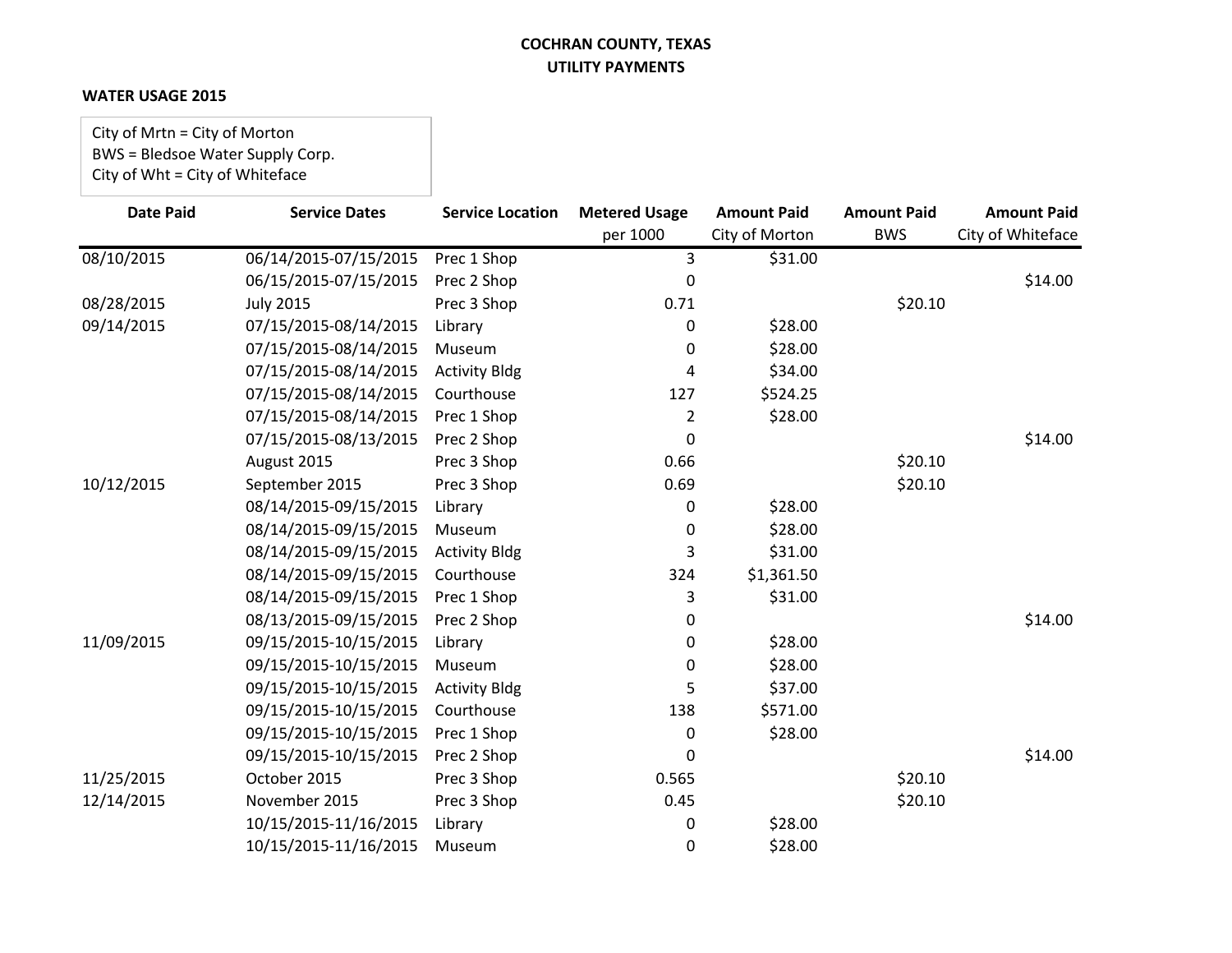#### **WATER USAGE 2010**

City of Mrtn = City of Morton BWS = Bledsoe Water Supply Corp. City of Wht = City of Whiteface

| <b>Date Paid</b> | <b>Service Dates</b>                | <b>Service Location</b> | <b>Metered Usage</b> | <b>Amount Paid</b> | <b>Amount Paid</b> | <b>Amount Paid</b> |
|------------------|-------------------------------------|-------------------------|----------------------|--------------------|--------------------|--------------------|
|                  |                                     |                         | per 1000             | City of Morton     | <b>BWS</b>         | City of Whiteface  |
| 12/14/2015       | 10/15/2015-11/16/2015 Activity Bldg |                         |                      | \$31.00            |                    |                    |
|                  | 10/15/2015-11/16/2015 Courthouse    |                         | 28                   | \$112.50           |                    |                    |
|                  | 10/15/2015-11/16/2015 Prec 1 Shop   |                         |                      | \$28.00            |                    |                    |
|                  | 10/15/2015-11/16/2015 Prec 2 Shop   |                         |                      |                    |                    | \$14.00            |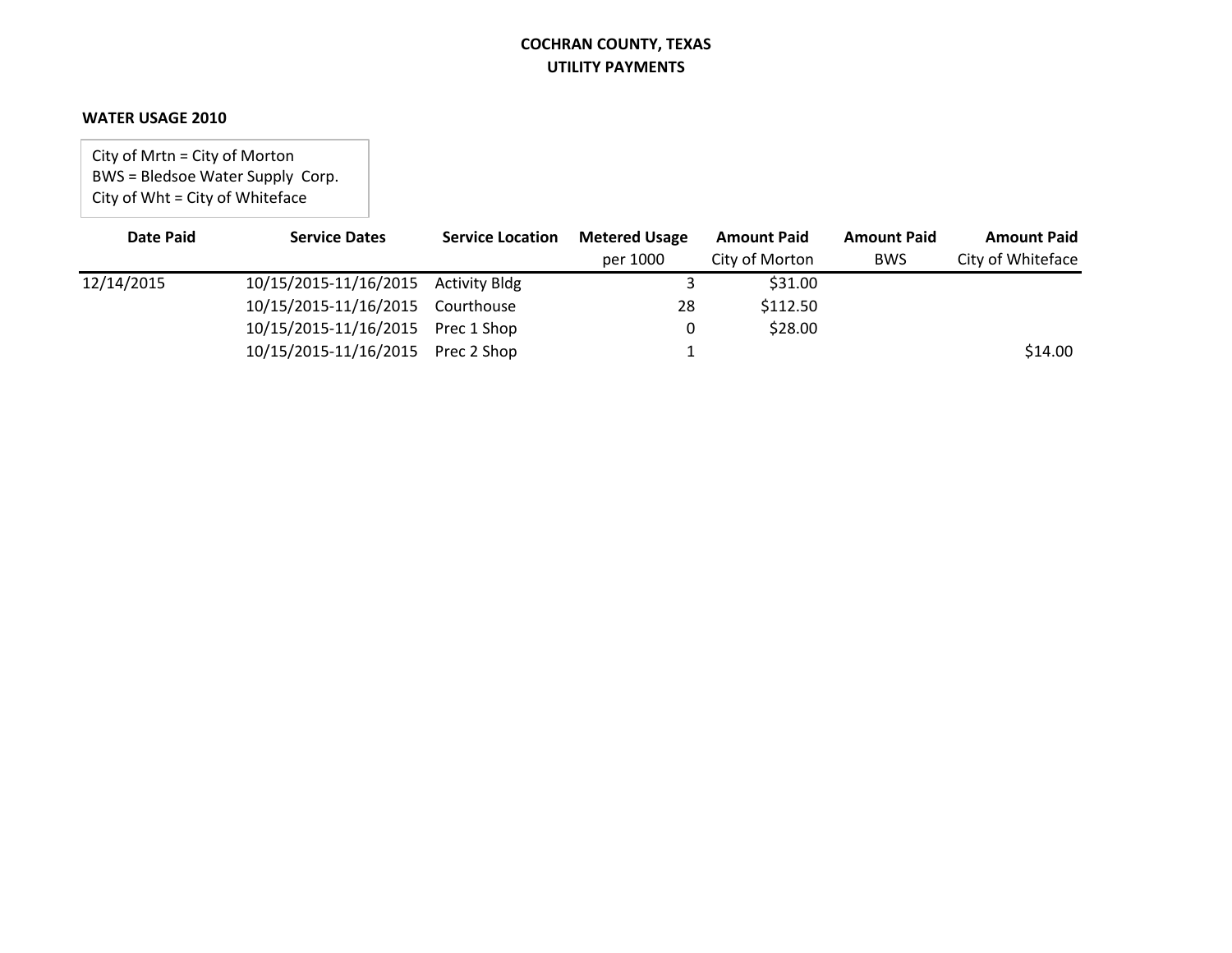### **ELECTRICITY USAGE 2015**

### XCEL = XCel Energy

| <b>Date Paid</b> | <b>Service Dates</b>  | <b>Service Location</b> | <b>Metered Usage</b> | <b>Amount Pd</b> | <b>Amount Pd</b> |  |
|------------------|-----------------------|-------------------------|----------------------|------------------|------------------|--|
|                  |                       |                         | KwH                  | <b>XCEL</b>      | <b>BCEC</b>      |  |
| 01/12/2015       | 11/17/2014-12/16/2014 | Prec 3 Shop             | 51                   |                  | \$9.96           |  |
|                  | December 2014         | 2 Area lights           |                      |                  | \$26.57          |  |
|                  | 11/19/2014-12/18/2014 | Prec 4 Shop             | 470                  |                  | \$65.77          |  |
|                  | December 2014         | Area light              |                      |                  | \$13.11          |  |
|                  | 11/10/2014-12/08/2014 | <b>Sheriff Posse</b>    | $\pmb{0}$            |                  | \$23.91          |  |
| 01/29/2015       | 12/11/2014-01/14/2015 | Prec 2 Shop             | 463                  | \$51.25          |                  |  |
|                  | 12/11/2014-01/13/2015 | Area light              | 75                   | \$16.72          |                  |  |
|                  | 12/18/2014-01/21/2015 | Airport                 | 634                  | \$63.43          |                  |  |
|                  | 12/17/2014-01/20/2015 | Courthouse              | 25440                | \$1,509.34       |                  |  |
|                  | 12/18/2014-01/21/2015 | <b>Softball Park</b>    | 0                    | \$12.67          |                  |  |
|                  | 12/17/2014-01/20/2015 | N Comm tower            | 899                  | \$87.19          |                  |  |
|                  | 12/18/2014-01/21/2015 | Prec 1 shop             | 1251                 | \$112.84         |                  |  |
|                  | 12/17/2015-01/20/2015 | Library                 | 1407                 | \$129.09         |                  |  |
|                  | 12/17/2014-01/19/2015 | 1 Area light            | 61                   | \$15.82          |                  |  |
|                  | 12/17/2014-01/20/2015 | Museum                  | 892                  | \$86.62          |                  |  |
|                  | 12/17/2014-01/20/2015 | <b>Activity Bldg</b>    | 6694                 | \$548.25         |                  |  |
|                  | 12/17/2014-01/19/2015 | 3 Area lights           | 184                  | \$47.50          |                  |  |
|                  | 12/18/2014-01/21/2015 | Park irrigation         | 1060                 | \$158.56         |                  |  |
|                  | 12/18/2014-01/21/2015 | Park/shop               | 686                  | \$67.60          |                  |  |
|                  | 12/18/2014-01/20/2015 | 1 Area light            | 61                   | \$15.36          |                  |  |
|                  | 12/17/2014-01/21/2015 | Cemetery irrig/SW       | 0                    | \$12.67          |                  |  |
|                  | 12/18/2014-01/21/2015 | Showbarn                | 2912                 | \$245.83         |                  |  |
|                  | 12/2014-01/2015 Est.  | Rodeo grounds           | 60                   | \$42.06          |                  |  |
|                  | 12/17/2014-01/20/2015 | Courthouse Annex        | 260                  | \$34.51          |                  |  |
|                  | 12/17/2014-01/21/2015 | Cemetery irrig/shop     | $17\,$               | \$14.02          |                  |  |
|                  | 12/18/2014-01/21/2015 | Well at SE corner       | 0                    | \$12.67          |                  |  |
| 02/09/2015       | 12/18/2014-01/26/2015 | Prec 4 Shop             | 750                  |                  | \$94.13          |  |
|                  | January 2015          | Area light              |                      |                  | 12.95            |  |
|                  | 12/16/2014-01/21/2015 | Prec 3 Shop             | 52                   |                  | \$20.49          |  |
|                  | January 2015          | 2 Area lights           |                      |                  | \$26.30          |  |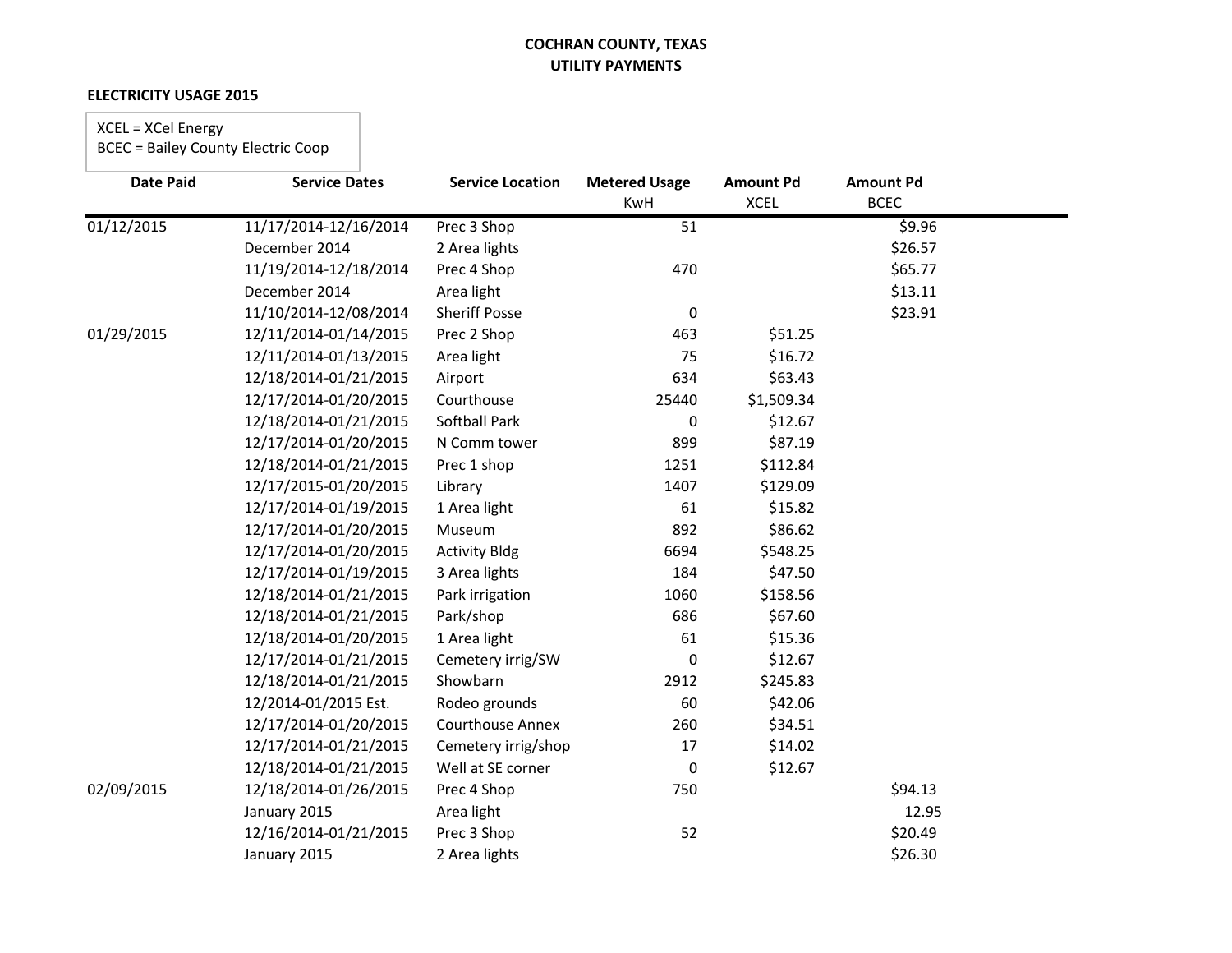#### **ELECTRICITY USAGE 2015**

# XCEL = XCel Energy

| <b>Date Paid</b> | <b>Service Dates</b>  | <b>Service Location</b> | <b>Metered Usage</b> | <b>Amount Pd</b> | <b>Amount Pd</b> |  |
|------------------|-----------------------|-------------------------|----------------------|------------------|------------------|--|
|                  |                       |                         | KwH                  | <b>XCEL</b>      | <b>BCEC</b>      |  |
| 02/09/2015       | 12/08/2014-01/13/2015 | <b>Sheriff Posse</b>    | 0                    |                  | \$23.91          |  |
| 02/26/2015       | 01/14/2015-02/12/2015 | Prec 2 Shop             | 45                   | \$16.76          |                  |  |
|                  | 01/14/2015-02/11/2015 | Area light              | 66                   | \$16.40          |                  |  |
| 03/09/2015       | 01/21/2015-02/13/2015 | Prec 3 Shop             | 41                   |                  | \$19.23          |  |
|                  | February 2015         | 2 Area lights           |                      |                  | \$26.03          |  |
|                  | 01/26/2015-02/18/2015 | Prec 4 Shop             | 440                  |                  | \$60.32          |  |
|                  | February 2015         | Area light              |                      |                  | \$12.79          |  |
|                  | 01/13/2015-02/04/2015 | <b>Sheriff Posse</b>    | 0                    |                  | \$23.91          |  |
|                  | 01/20/2015-02/18/2015 | Airport                 | 513                  | \$53.73          |                  |  |
|                  | 01/21/2015-02/19/2015 | Courthouse              | 20160                | \$1,642.53       |                  |  |
|                  | 01/21/2015-02/19/2015 | <b>Softball Park</b>    | 0                    | 12.67            |                  |  |
|                  | 01/20/2015-02/18/2015 | N Comm tower            | 466                  | \$51.47          |                  |  |
|                  | 01/21/2015-02/19/2015 | Prec 1 shop             | 822                  | \$78.46          |                  |  |
|                  | 01/20/2015-02/18/2015 | Library                 | 1209                 | \$112.71         |                  |  |
|                  | 01/20/2015-02/17/2015 | 1 Area light            | 56                   | \$15.64          |                  |  |
|                  | 01/20/2015-02/18/2015 | Museum                  | 654                  | \$66.96          |                  |  |
|                  | 01/20/2015-02/18/2015 | <b>Activity Bldg</b>    | 5100                 | \$443.72         |                  |  |
|                  | 01/20/2015-02/17/2015 | 3 Area lights           | 167                  | \$46.90          |                  |  |
|                  | 01/21/2015-02/19/2015 | Park irrigation         | 869                  | \$112.13         |                  |  |
|                  | 01/21/2015-02/19/2015 | Park/shop               | 503                  | \$52.93          |                  |  |
|                  | 01/21/2015-02/18/2015 | 1 Area light            | 56                   | \$15.19          |                  |  |
|                  | 01/21/2015-02/19/2015 | Cemetery irrig/SW       | 0                    | \$12.67          |                  |  |
|                  | 01/21/2015-02/19/2015 | Showbarn                | 232                  | \$31.23          |                  |  |
|                  | 01/21/2015-02/19/2015 | Rodeo grounds           | 0                    | \$26.76          |                  |  |
|                  | 01/20/2015-02/18/2015 | <b>Courthouse Annex</b> | 211                  | \$30.45          |                  |  |
|                  | 01/21/2015-02/19/2015 | Cemetery irrig/shop     | 17                   | \$14.02          |                  |  |
|                  | 01/21/2015-02/19/2015 | Well at SE corner       | 0                    | \$12.67          |                  |  |
| 03/30/2015       | 02/19/2015-03/20/2015 | Airport                 | 588                  | \$62.20          |                  |  |
|                  | 02/18/2015-03/20/2015 | Courthouse              | 21660                | \$1,513.46       |                  |  |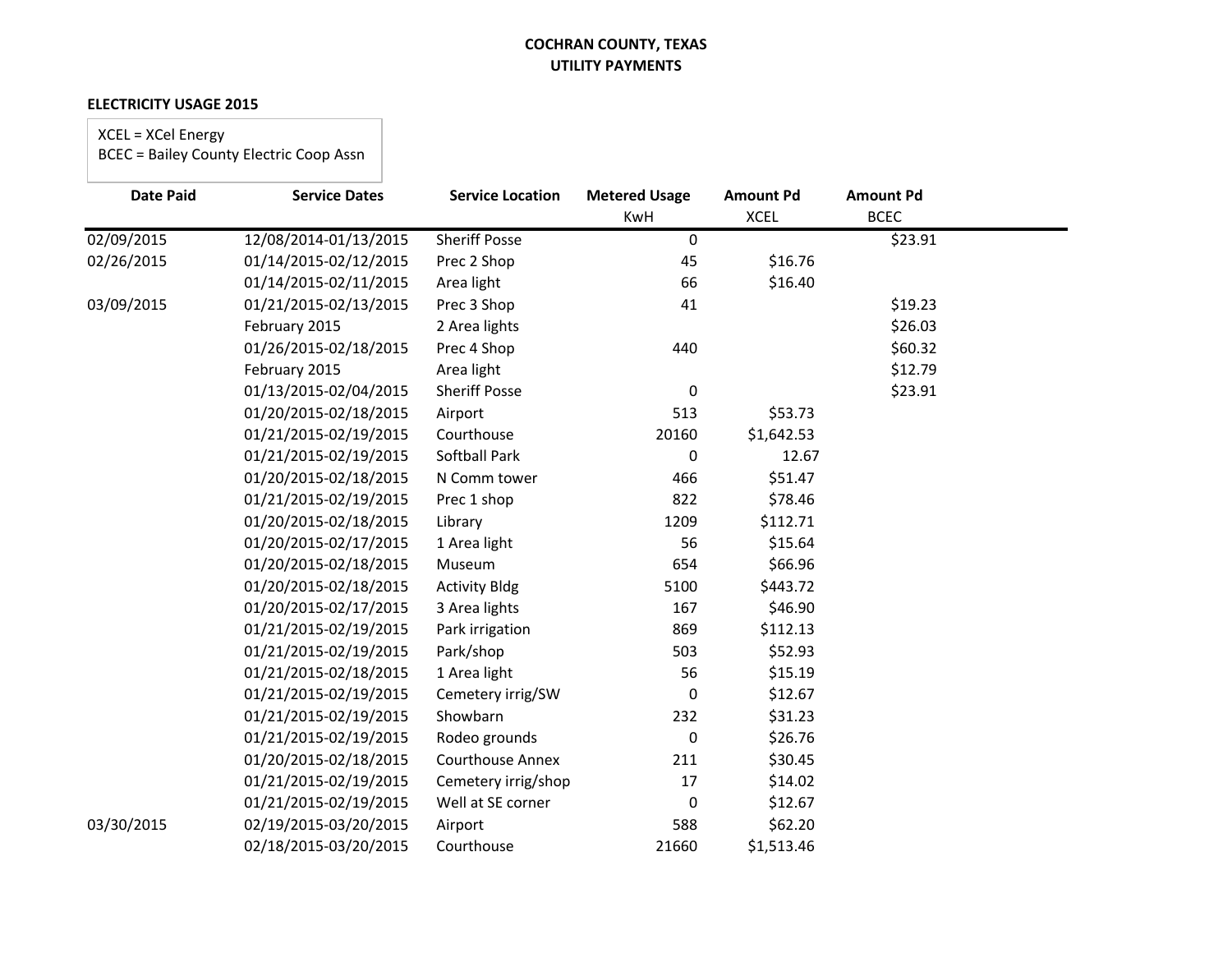### **ELECTRICITY USAGE 2015**

### XCEL = XCel Energy

| <b>Date Paid</b> | <b>Service Dates</b>  | <b>Service Location</b> | <b>Metered Usage</b> | <b>Amount Pd</b> | <b>Amount Pd</b> |
|------------------|-----------------------|-------------------------|----------------------|------------------|------------------|
|                  |                       |                         | KwH                  | <b>XCEL</b>      | <b>BCEC</b>      |
| 03/30/2015       | 02/19/2015-03/20/2015 | <b>Softball Park</b>    | 0                    | \$14.33          |                  |
|                  | 02/18/2015-03/20/2015 | N Comm tower            | 580                  | \$63.31          |                  |
|                  | 02/19/2015-03/20/2015 | Prec 1 shop             | 838                  | \$82.55          |                  |
|                  | 02/18/2015-03/20/2015 | Library                 | 1216                 | \$116.62         |                  |
|                  | 02/18/2015-03/19/2015 | 1 Area light            | 56                   | \$15.39          |                  |
|                  | 02/18/2015-03/20/2015 | Museum                  | 681                  | \$71.78          |                  |
|                  | 02/18/2015-03/20/2015 | <b>Activity Bldg</b>    | 5596                 | \$496.93         |                  |
|                  | 02/18/2015-03/19/2015 | 3 Area lights           | 169                  | \$46.19          |                  |
|                  | 02/19/2015-03/20/2015 | Park irrigation         | 190                  | \$128.65         |                  |
|                  | 02/19/2015-03/20/2015 | Park/shop               | 527                  | \$57.24          |                  |
|                  | 02/19/2015-03/19/2015 | 1 Area light            | 54                   | \$14.88          |                  |
|                  | 02/19/2015-03/20/2015 | Cemetery irrig/SW       | $\mathbf 0$          | \$14.33          |                  |
|                  | 02/19/2015-03/20/2015 | Showbarn                | 243                  | \$34.11          |                  |
|                  | 02/19/2015-03/20/2015 | Rodeo grounds           | 0                    | \$29.87          |                  |
|                  | 02/18/2015-03/20/2015 | <b>Courthouse Annex</b> | 222                  | \$33.32          |                  |
|                  | 02/19/2015-03/20/2015 | Cemetery irrig/shop     | 14                   | \$15.47          |                  |
|                  | 02/19/2015-03/20/2015 | Well at SE corner       | $\mathbf{1}$         | \$14.42          |                  |
| 03/30/2015       | 02/12/2015-03/16/2015 | Prec 2 Shop             | 52                   | \$18.63          |                  |
|                  | 02/12/2015-03/15/2015 | Area light              | 74                   | \$16.42          |                  |
| 04/13/2015       | 02/13/2015-03/13/2015 | Prec 3 Shop             | 41                   |                  | \$19.17          |
|                  | <b>March 2015</b>     | 2 Area lights           |                      |                  | \$25.86          |
|                  | 02/18/2015-03/18/2015 | Prec 4 Shop             | 500                  |                  | \$66.75          |
|                  | <b>March 2015</b>     | Area light              |                      |                  | \$12.69          |
|                  | 02/04/2015-03/04/2015 | <b>Sheriff Posse</b>    | $\boldsymbol{0}$     |                  | \$23.91          |
| 04/29/2015       | 03/16/2015-04/14/2015 | Prec 2 Shop             | 5                    | \$31.50          |                  |
|                  | 03/20/2015-04/21/2015 | Airport                 | 661                  | \$67.74          |                  |
|                  | 03/20/2015-04/20/2015 | Courthouse              | 22140                | \$1,504.26       |                  |
|                  | 03/20/2015-04/21/2015 | Softball Park           | 0                    | \$14.63          |                  |
|                  | 03/20/2015-04/20/2015 | N Comm tower            | 514                  | \$57.62          |                  |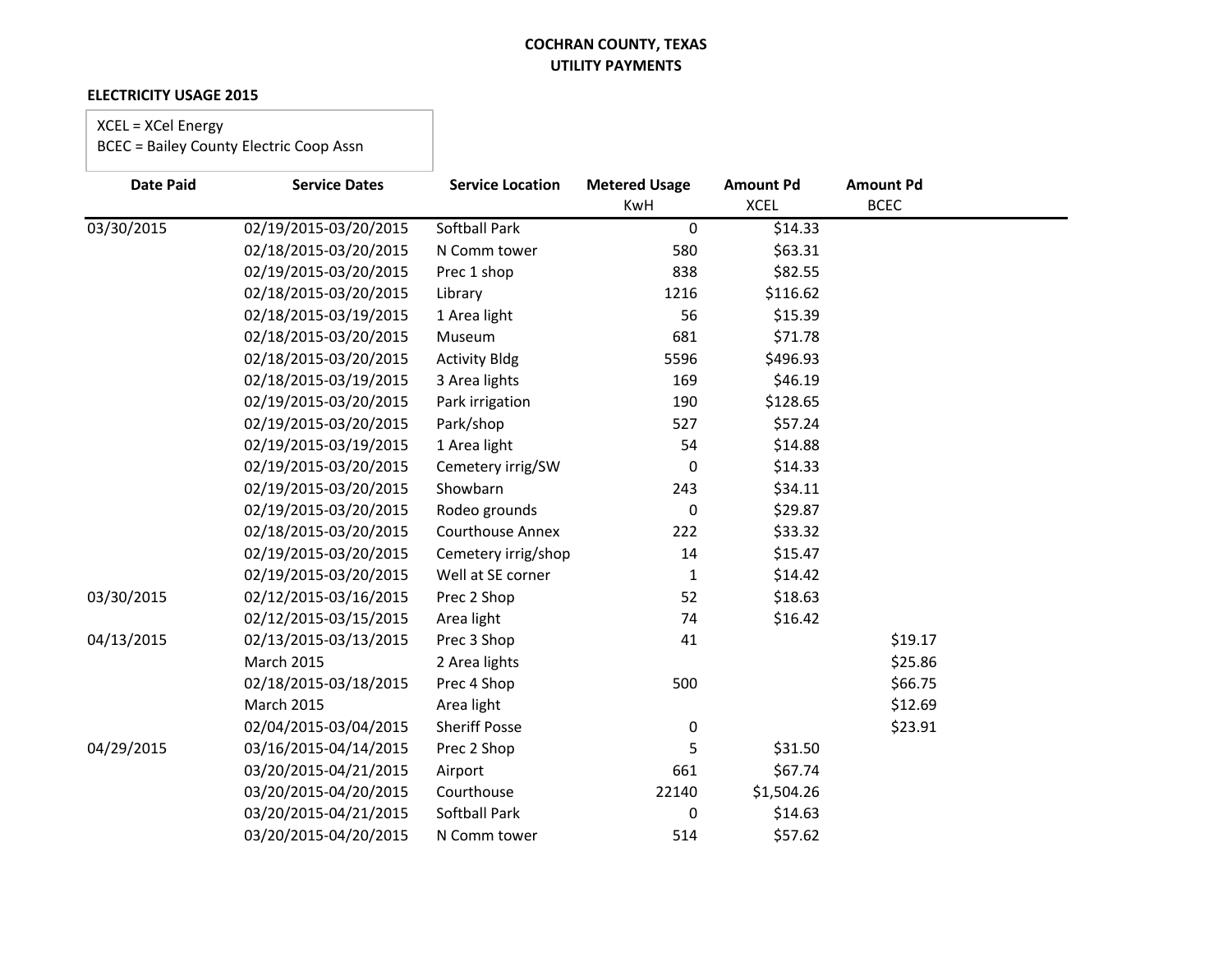### **ELECTRICITY USAGE 2015**

### XCEL = XCel Energy

| <b>Date Paid</b> | <b>Service Dates</b>  | <b>Service Location</b> | <b>Metered Usage</b><br><b>KwH</b> | <b>Amount Pd</b><br><b>XCEL</b> | <b>Amount Pd</b><br><b>BCEC</b> |  |
|------------------|-----------------------|-------------------------|------------------------------------|---------------------------------|---------------------------------|--|
| 04/29/2015       | 03/20/2015-04/21/2015 | Prec 1 shop             | 489                                | 53.92                           |                                 |  |
|                  | 03/20/2015-04/20/2015 | Library                 | 1132                               | \$108.79                        |                                 |  |
|                  | 03/20/2015-04/19/2015 | 1 Area light            | 57                                 | \$15.27                         |                                 |  |
|                  | 03/20/2015-04/20/2015 |                         | 257                                | \$36.36                         |                                 |  |
|                  |                       | Museum                  |                                    |                                 |                                 |  |
|                  | 03/20/2015-04/20/2015 | <b>Activity Bldg</b>    | 5074                               | \$440.51                        |                                 |  |
|                  | 03/20/2015-04/19/2015 | 3 Area lights           | 171                                | \$45.80                         |                                 |  |
|                  | 03/20/015-04/21/2015  | Park irrigation         | 2783                               | \$339.03                        |                                 |  |
|                  | 03/20/2015-04/21/2015 | Park/shop               | 317                                | \$40.11                         |                                 |  |
|                  | 03/20/2015-04/20/2015 | 1 Area light            | 59                                 | \$14.88                         |                                 |  |
|                  | 03/20/2015-04/21/2015 | Cemetery irrig/SW       | 1                                  | \$14.71                         |                                 |  |
|                  | 03/20/2015-04/21/2015 | Showbarn                | 153                                | \$26.93                         |                                 |  |
|                  | 03/20/2015-04/21/2015 | Rodeo grounds           | 360                                | \$100.19                        |                                 |  |
|                  | 03/20/2015-04/20/2015 | <b>Courthouse Annex</b> | 328                                | \$42.23                         |                                 |  |
|                  | 03/20/2015-04/21/2015 | Cemetery irrig/shop     | 31                                 | \$17.12                         |                                 |  |
|                  | 03/20/2015-04/21/2015 | Well at SE corner       | $\mathbf 0$                        | \$14.63                         |                                 |  |
| 05/11/2015       | 03/13/2015-04/16/2015 | Prec 3 Shop             | 45                                 |                                 | \$20.04                         |  |
|                  | April 2015            | 2 Area lights           |                                    |                                 | 25.91                           |  |
|                  | 03/18/2015-04/21/2015 | Prec 4 Shop             | 680                                |                                 | \$103.88                        |  |
| 05/28/2015       | April 2015            | Area light              |                                    |                                 | \$12.72                         |  |
|                  | 03/04/2015-04/06/2015 | <b>Sheriff Posse</b>    | $\pmb{0}$                          |                                 | \$23.91                         |  |
| 06/08/2015       | 04/14/2015-05/13/2015 | Prec 2 Shop             | 3                                  | \$14.79                         |                                 |  |
|                  | 04/14/2015-05/12/2015 | Area light              | 65                                 | \$15.90                         |                                 |  |
|                  | 04/16/2015-05/18/2015 | Prec 3 Shop             | 43                                 |                                 | \$19.82                         |  |
|                  | May 2015              | 2 Area lights           |                                    |                                 | \$25.41                         |  |
|                  | 04/21/2015-05/21/2015 | Prec 4 Shop             | 430                                |                                 | \$63.17                         |  |
|                  | May 2015              | Area light              |                                    |                                 | \$12.72                         |  |
|                  | 04/06/2015-05/06/2015 | <b>Sheriff Posse</b>    | $\pmb{0}$                          |                                 | \$23.91                         |  |
|                  | 04/21/2015-05/20/2015 | Airport                 | 556                                | \$57.35                         |                                 |  |
|                  | 04/20/2015-05/19/2015 | Courthouse              | 20520                              | \$13,742.72                     |                                 |  |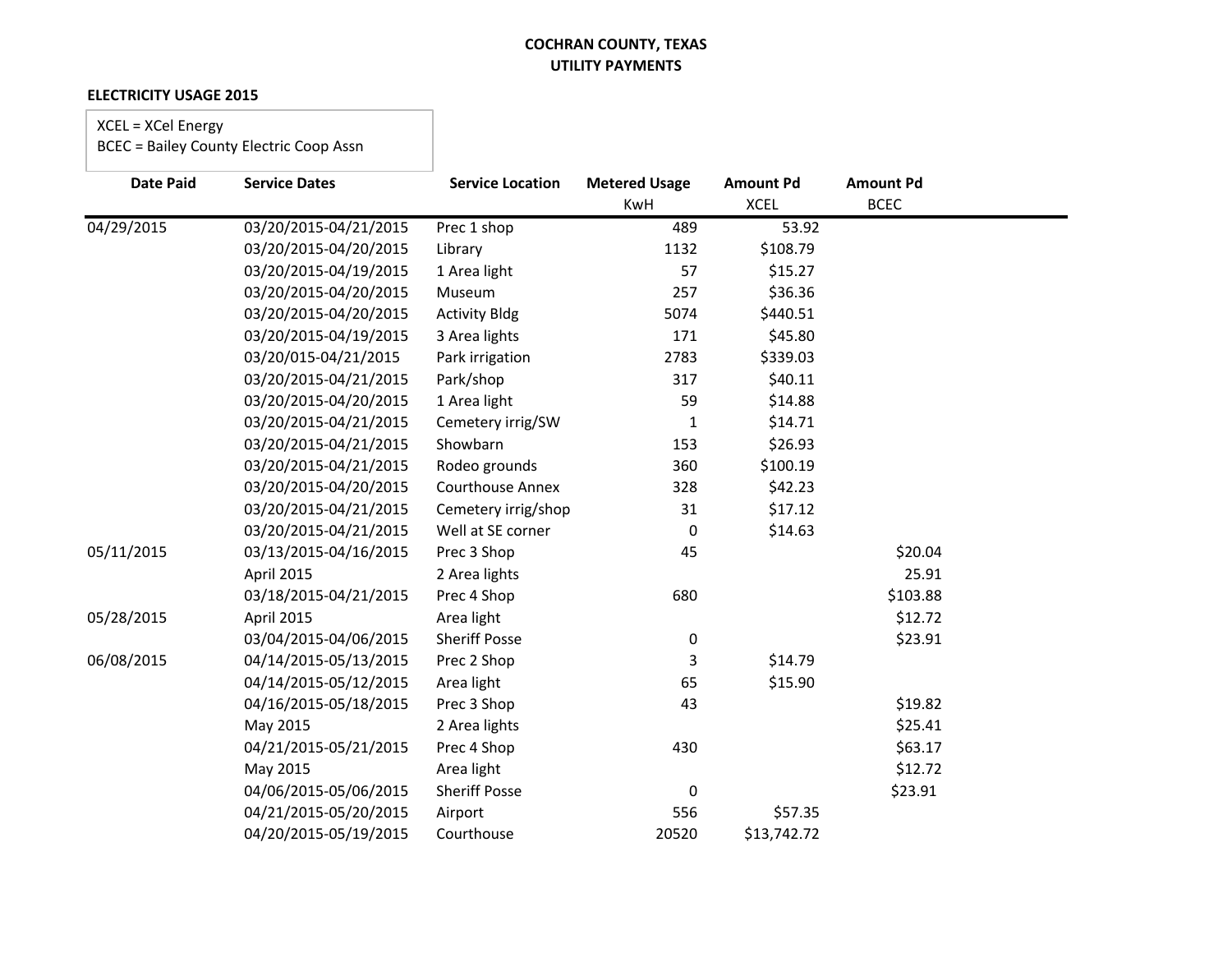### **ELECTRICITY USAGE 2015**

### XCEL = XCel Energy

| <b>Date Paid</b> | <b>Service Dates</b>  | <b>Service Location</b> | <b>Metered Usage</b><br><b>KwH</b> | <b>Amount Pd</b><br><b>XCEL</b> | <b>Amount Pd</b><br><b>BCEC</b> |  |
|------------------|-----------------------|-------------------------|------------------------------------|---------------------------------|---------------------------------|--|
| 06/08/2015       | 04/21/2015/05/20/2015 | <b>Softball Park</b>    | 0                                  | \$13.99                         |                                 |  |
|                  | 04/20/2015-05/19/2015 | N Comm tower            | 526                                | \$56.72                         |                                 |  |
|                  | 04/21/2015-05/20/2015 | Prec 1 shop             | 410                                | \$45.97                         |                                 |  |
|                  | 04/20/2015-05/19/2015 | Library                 | 1276                               | \$117.03                        |                                 |  |
|                  | 04/20/2015-05/18/2015 | 1 Area light            | 53                                 | \$15.16                         |                                 |  |
|                  | 04/20/2015-05/19/2015 | Museum                  | 45                                 | \$18.06                         |                                 |  |
|                  | 04/20/2015-05/19/2015 | <b>Activity Bldg</b>    | 5135                               | \$517.86                        |                                 |  |
|                  | 04/20/2015-05/18/2015 | 3 Area lights           | 159                                | \$45.48                         |                                 |  |
|                  | 04/21/2015-05/20/2015 | Park irrigation         | 2331                               | \$286.24                        |                                 |  |
|                  | 04/21/2015-05/20/2015 | Park/shop               | 231                                | \$32.00                         |                                 |  |
|                  | 04/21/2015-05/19/2015 | 1 Area light            | 53                                 | \$14.72                         |                                 |  |
|                  | 04/21/2015-05/20/2015 | Cemetery irrig/SW       | 620                                | \$62.34                         |                                 |  |
|                  | 04/21/2015-05/20/2015 | Showbarn                | 159                                | \$26.40                         |                                 |  |
|                  | 04/21/2015-05/20/2015 | Rodeo grounds           | 960                                | \$228.33                        |                                 |  |
|                  | 04/20/2015-05/19/2015 | <b>Courthouse Annex</b> | 377                                | \$44.75                         |                                 |  |
|                  | 04/21/2015-05/20/2015 | Cemetery irrig/shop     | 230                                | \$31.93                         |                                 |  |
|                  | 04/21/2015-05/20/2015 | Well at SE corner       | 799                                | \$76.30                         |                                 |  |
| 06/29/2015       | 05/13/2015-06/12/2015 | Prec 2 Shop             | 14                                 | \$15.12                         |                                 |  |
|                  | 05/13/2015-06/11/2015 | Area light              | 67                                 | \$15.91                         |                                 |  |
|                  | 05/20/2015-06/19/2015 | Airport                 | 514                                | \$54.71                         |                                 |  |
|                  | 05/19/2015-06/18/2015 | Courthouse              | 21720                              | \$1,529.76                      |                                 |  |
|                  | 05/20/2015-06/19/2015 | Softball Park           | 0                                  | \$13.42                         |                                 |  |
|                  | 05/19/2015-06/18/2015 | N Comm tower            | 659                                | \$68.24                         |                                 |  |
|                  | 05/20/2015-06/19/2015 | Prec 1 shop             | 495                                | \$53.18                         |                                 |  |
|                  | 05/19/2015-06/18/2015 | Library                 | 2601                               | \$228.58                        |                                 |  |
|                  | 05/19/2015-06/17/2015 | 1 Area light            | 55                                 | \$15.16                         |                                 |  |
|                  | 05/19/2015-06/18/2015 | Museum                  | 55                                 | \$18.37                         |                                 |  |
|                  | 05/19/2015-06/18/2015 | <b>Activity Bldg</b>    | 5948                               | \$642.62                        |                                 |  |
|                  | 05/19/2015-06/17/2015 | 3 Area lights           | 166                                | \$45.52                         |                                 |  |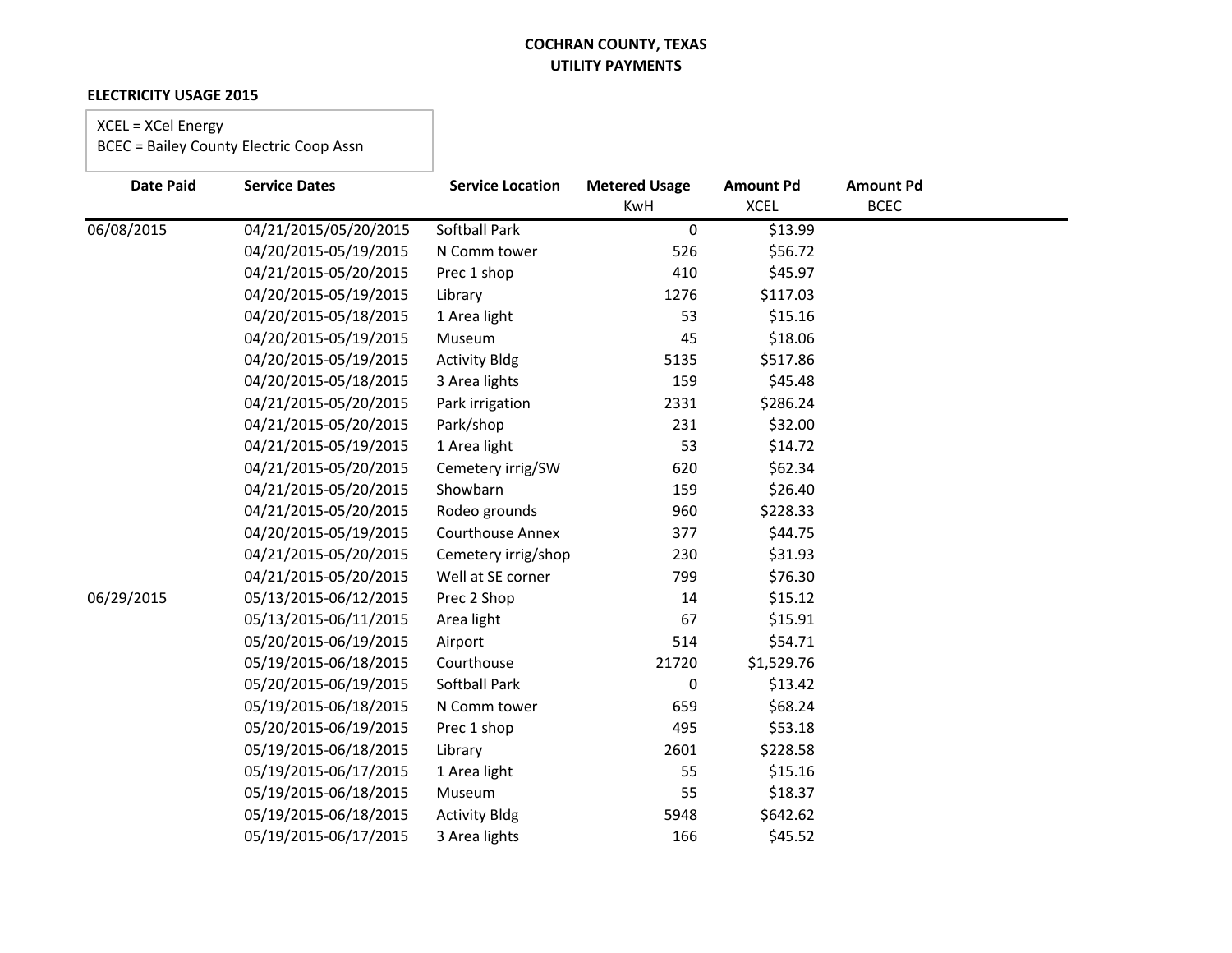### **ELECTRICITY USAGE 2015**

### XCEL = XCel Energy

| <b>Date Paid</b> | <b>Service Dates</b>  | <b>Service Location</b> | <b>Metered Usage</b> | <b>Amount Pd</b> | <b>Amount Pd</b> |  |
|------------------|-----------------------|-------------------------|----------------------|------------------|------------------|--|
|                  |                       |                         | KwH                  | <b>XCEL</b>      | <b>BCEC</b>      |  |
| 06/29/2015       | 05/20/2015-06/19/2015 | Park irrigation         | 2566                 | \$306.30         |                  |  |
|                  | 05/20/2015-06/19/2015 | Park/shop               | 164                  | \$26.60          |                  |  |
|                  | 5/20/2015-06/18/2015  | 1 Area light            | 55                   | \$14.72          |                  |  |
|                  | 05/20/2015-06/18/2015 | Cemetery irrig/SW       | $\mathbf 0$          | \$13.43          |                  |  |
|                  | 05/20/2015-06/19/2015 | Showbarn                | 841                  | \$80.96          |                  |  |
|                  | 05/20/2015-06/19/2015 | Rodeo grounds           | 540                  | \$151.28         |                  |  |
|                  | 05/19/2015-06/18/2015 | <b>Courthouse Annex</b> | 381                  | \$45.29          |                  |  |
|                  | 05/20/2015-06/18/2015 | Cemetery irrig/shop     | 31                   | \$15.91          |                  |  |
|                  | 05/20/2015-06/18/2015 | Well at SE corner       | 0                    | \$13.43          |                  |  |
| 07/13/2015       | 05/21/2015-06/18/2015 | Prec 3 Shop             | 49                   |                  | \$20.42          |  |
|                  | <b>June 2015</b>      | 2 Area lights           |                      |                  | \$25.76          |  |
|                  | 05/21/2015-06/18/2015 | Prec 4 Shop             | 300                  |                  | \$48.15          |  |
|                  | <b>June 2015</b>      | Area light              |                      |                  | \$12.63          |  |
|                  | 05/06/2015-06/03/2015 | <b>Sheriff Posse</b>    | 0                    |                  | \$23.91          |  |
| 07/30/2015       | 06/12/2015-07/14/2015 | Prec 2 Shop             | 14                   | \$14.53          |                  |  |
|                  | 06/12/2015-07/13/2015 | Area light              | 72                   | \$16.00          |                  |  |
|                  | 06/19/2015-07/21/2015 | Airport                 | 611                  | \$62.63          |                  |  |
|                  | 06/18/2015-07/20/2015 | Courthouse              | 26520                | \$1,752.31       |                  |  |
|                  | 06/19/2015-07/21/2015 | <b>Softball Park</b>    | 0                    | \$12.85          |                  |  |
|                  | 06/18/2015-07/20/2015 | N Comm tower            | 754                  | \$76.53          |                  |  |
|                  | 06/19/2015-07/21/2015 | Prec 1 shop             | 791                  | \$77.29          |                  |  |
|                  | 06/18/2015-07/20/2015 | Library                 | 4043                 | \$352.61         |                  |  |
|                  | 06/18/2015-07/19/2015 | 1 Area light            | 59                   | \$15.27          |                  |  |
|                  | 06/18/2015-07/20/2015 | Museum                  | 430                  | \$49.36          |                  |  |
|                  | 06/18/2015-07/20/2015 | <b>Activity Bldg</b>    | 7643                 | \$602.38         |                  |  |
|                  | 06/18/2015-07/19/2015 | 3 Area lights           | 176                  | \$45.78          |                  |  |
|                  | 06/19/2015-07/21/2015 | Park irrigation         | 4200                 | \$413.35         |                  |  |
|                  | 06/19/2015-07/21/2015 | Park/shop               | 39                   | \$16.02          |                  |  |
|                  | 06/19/2015-07/20/2015 | 1 Area light            | 59                   | \$14.83          |                  |  |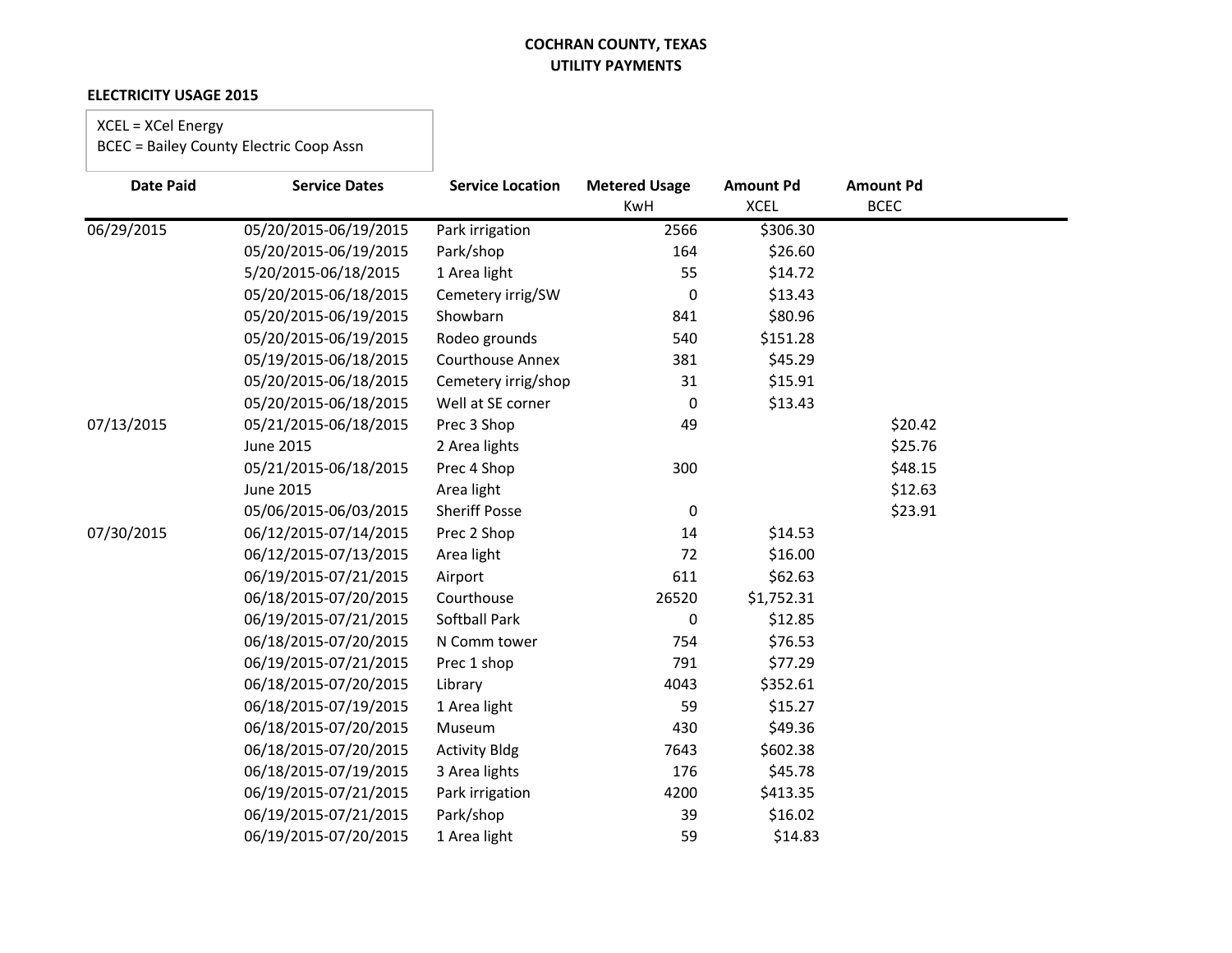### **ELECTRICITY USAGE 2015**

### XCEL = XCel Energy

| <b>Date Paid</b> | <b>Service Dates</b>  | <b>Service Location</b> | <b>Metered Usage</b> | <b>Amount Pd</b> | <b>Amount Pd</b> |  |
|------------------|-----------------------|-------------------------|----------------------|------------------|------------------|--|
|                  |                       |                         | KwH                  | <b>XCEL</b>      | <b>BCEC</b>      |  |
| 07/30/2015       | 06/18/2015-07/21/2015 | Cemetery irrig/SW       | 1728                 | \$153.66         |                  |  |
|                  | 06/19/2015-07/21/2015 | Showbarn                | 1800                 | \$159.48         |                  |  |
|                  | 06/19/2015-07/21/2015 | Rodeo grounds           | 1020                 | \$250.10         |                  |  |
|                  | 06/18/2015-07/20/2015 | <b>Courthouse Annex</b> | 399                  | \$46.75          |                  |  |
|                  | 06/18/2015-07/21/2015 | Cemetery irrig/shop     | 582                  | \$60.28          |                  |  |
|                  | 06/18/2015-07/21/2015 | Well at SE corner       | 2441                 | \$211.76         |                  |  |
| 08/10/2015       | 06/12/2015-07/10/2015 | Prec 3 Shop             | 65                   |                  | \$22.35          |  |
|                  | <b>July 2015</b>      | 2 Area lights           |                      |                  | \$26.03          |  |
|                  | 06/18/2015-07/22/2015 | Prec 4 Shop             | 480                  |                  | \$69.24          |  |
|                  | <b>July 2015</b>      | Area light              |                      |                  | \$12.79          |  |
|                  | 06/03/2015-07/07/2015 | <b>Sheriff Posse</b>    | 0                    |                  | \$23.91          |  |
| 08/28/2015       | 07/14/2015-08/12/2015 | Prec 2 Shop             | 8                    | \$13.72          |                  |  |
|                  | 07/14/2015-08/11/2015 | Area light              | 64                   | \$15.86          |                  |  |
|                  | 07/20/2015-08/19/2015 | Airport                 | 575                  | \$59.34          |                  |  |
|                  | 07/20/2015-08/18/2015 | Courthouse              | 24960                | \$1,717.66       |                  |  |
|                  | 07/21/2015-08/19/2015 | Softball Park           | 0                    | \$12.67          |                  |  |
|                  | 07/20/2015-08/18/2015 | N Comm tower            | 1464                 | \$135.43         |                  |  |
|                  | 07/21/2015-08/19/2015 | Prec 1 shop             | 668                  | \$66.88          |                  |  |
|                  | 07/20/2015-08/18/2015 | Library                 | 4217                 | \$365.55         |                  |  |
|                  | 07/20/2015-08/17/2015 | 1 Area light            | 52                   | \$15.12          |                  |  |
|                  | 07/20/2015-08/18/2015 | Museum                  | 29                   | \$15.48          |                  |  |
|                  | 07/21/2015-08/19/2015 | <b>Activity Bldg</b>    | 8448                 | \$808.61         |                  |  |
|                  | 07/20/2015-08/17/2015 | 3 Area lights           | 157                  | \$45.38          |                  |  |
|                  | 07/21/2015-08/19/2015 | Park irrigation         | 3615                 | \$347.02         |                  |  |
|                  | 07/21/2015-08/19/2015 | Park/shop               | 22                   | \$14.46          |                  |  |
|                  | 07/21/2015-08/18/2015 | 1 Area light            | 52                   | \$14.68          |                  |  |
|                  | 07/21/2015-08/19/2015 | Cemetery irrig/SW       | 483                  | \$51.87          |                  |  |
|                  | 07/21/2015-08/19/2015 | Showbarn                | 1713                 | \$151.69         |                  |  |
|                  | 07/21/2015-08/19/2015 | Rodeo grounds           | 7440                 | \$817.39         |                  |  |
|                  | 07/20/2015-08/18/2015 | <b>Courthouse Annex</b> | 185                  | \$28.51          |                  |  |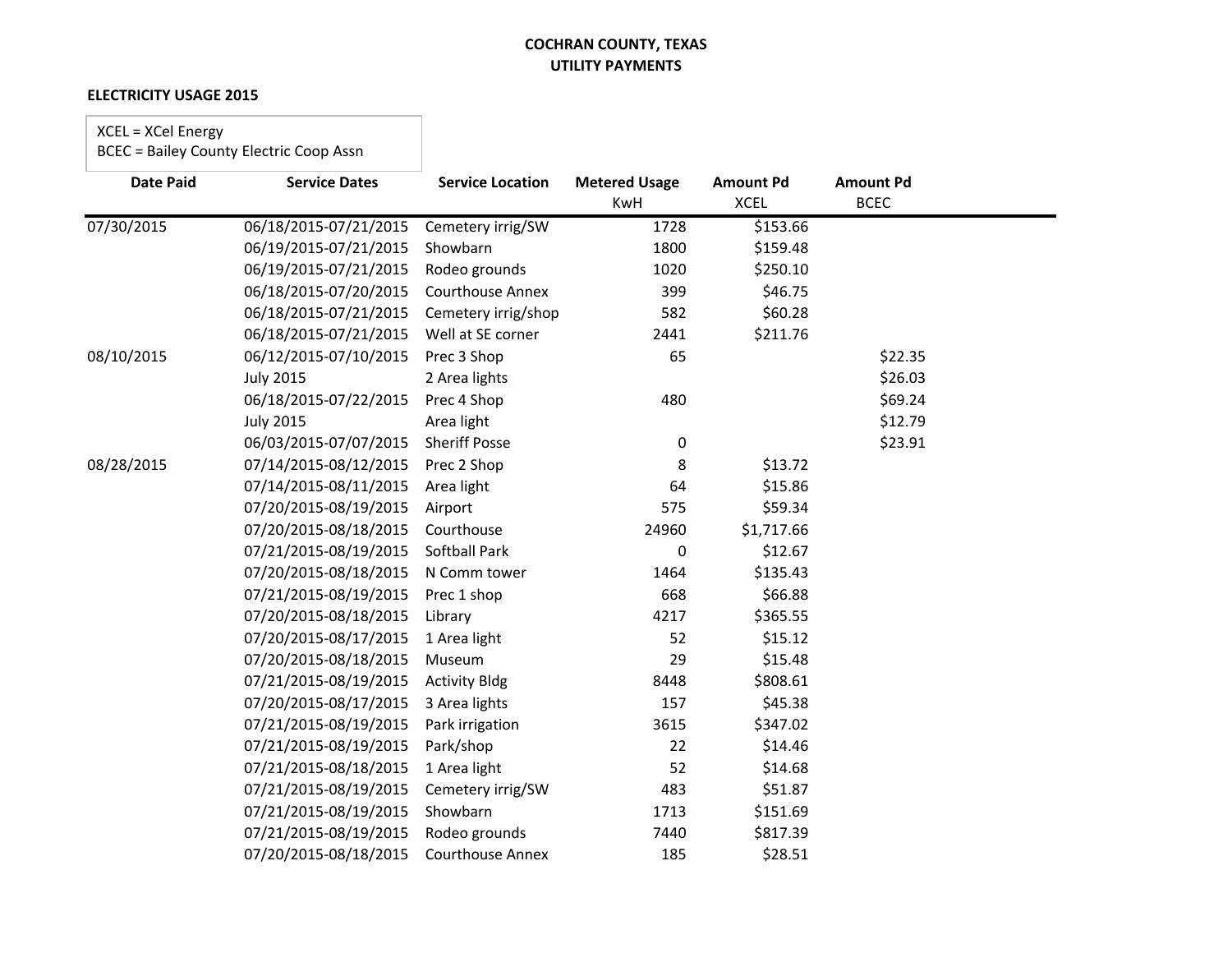#### **ELECTRICITY USAGE 2015**

XCEL = XCel Energy BCEC = Bailey County Electric Coop Assn

|                  |                       | <b>Service Location</b> |                             |                                 |                                 |  |
|------------------|-----------------------|-------------------------|-----------------------------|---------------------------------|---------------------------------|--|
| <b>Date Paid</b> | <b>Service Dates</b>  |                         | <b>Metered Usage</b><br>KwH | <b>Amount Pd</b><br><b>XCEL</b> | <b>Amount Pd</b><br><b>BCEC</b> |  |
| 08/28/2015       | 07/21/2015-08/19/2015 | Cemetery irrig/shop     | 344                         | \$40.59                         |                                 |  |
|                  | 07/21/2015-08/12/2015 | Well at SE corner       | 2839                        | \$243.08                        |                                 |  |
| 09/14/2015       | 07/10/2015-08/19/2015 | Prec 3 Shop             | 99                          |                                 | \$26.28                         |  |
|                  | August 2015           | 2 Area lights           |                             |                                 | \$26.13                         |  |
|                  | 07/22/2015-08/25/2015 | Prec 4 Shop             | 440                         |                                 | \$65.16                         |  |
|                  | August 2015           | Area light              |                             |                                 | \$12.85                         |  |
|                  | 07/07/2015-08/10/2015 | <b>Sheriff Posse</b>    | $\mathbf 0$                 |                                 | \$23.91                         |  |
| 09/29/2015       | 08/12/2015-09/10/2015 | Prec 2 Shop             | 14                          | \$14.21                         |                                 |  |
|                  | 08/12/2015-09/09/2015 | Area light              | 64                          | \$15.85                         |                                 |  |
|                  | 08/19/2015-09/18/2015 | Airport                 | 642                         | \$64.77                         |                                 |  |
|                  | 08/18/2015-09/17/2015 | Courthouse              | 24720                       | \$1,644.23                      |                                 |  |
|                  | 08/19/2015-09/18/2015 | <b>Softball Park</b>    | 0                           | \$12.67                         |                                 |  |
|                  | 08/18/2015-09/17/2015 | N Comm tower            | 6259                        | \$536.27                        |                                 |  |
|                  | 08/19/2015-09/18/2015 | Prec 1 shop             | 683                         | \$68.09                         |                                 |  |
|                  | 08/18/2015-09/17/2015 | Library                 | 3360                        | \$293.92                        |                                 |  |
|                  | 08/18/2015-09/16/2015 | 1 Area light            | 55                          | \$15.19                         |                                 |  |
|                  | 08/18/2015-09/17/2015 | Museum                  | 118                         | \$22.92                         |                                 |  |
|                  | 08/18/2015-09/17/2015 | <b>Activity Bldg</b>    | 6852                        | \$658.70                        |                                 |  |
|                  | 08/18/2015-09/16/2015 | 3 Area lights           | 165                         | \$45.59                         |                                 |  |
|                  | 08/19/2015-09/18/2015 | Park irrigation         | 5066                        | \$392.33                        |                                 |  |
|                  | 08/19/2015-09/18/2015 | Park/shop               | 0                           | \$12.67                         |                                 |  |
|                  | 08/19/2015-09/17/2015 | 1 Area light            | 55                          | \$14.75                         |                                 |  |
|                  | 08/19/2015-09/18/2015 | Cemetery irrig/SW       | 1596                        | \$142.20                        |                                 |  |
|                  | 08/19/2015-09/18/2015 | Showbarn                | 744                         | \$73.05                         |                                 |  |
|                  | 07/21/2015-08/19/2015 | Rodeo grounds           | 840                         | \$228.45                        |                                 |  |
|                  | 08/19/2015-09/18/2015 | Rodeo grounds           | 180                         | \$64.29                         |                                 |  |
|                  | 08/18/2015-09/17/2015 | <b>Courthouse Annex</b> | 211                         | \$30.68                         |                                 |  |
|                  | 08/19/2015-09/18/2015 | Cemetery irrig/shop     | 1066                        | \$99.19                         |                                 |  |
|                  | 08/19/2015-09/18/2015 | Well at SE corner       | 2378                        | \$205.67                        |                                 |  |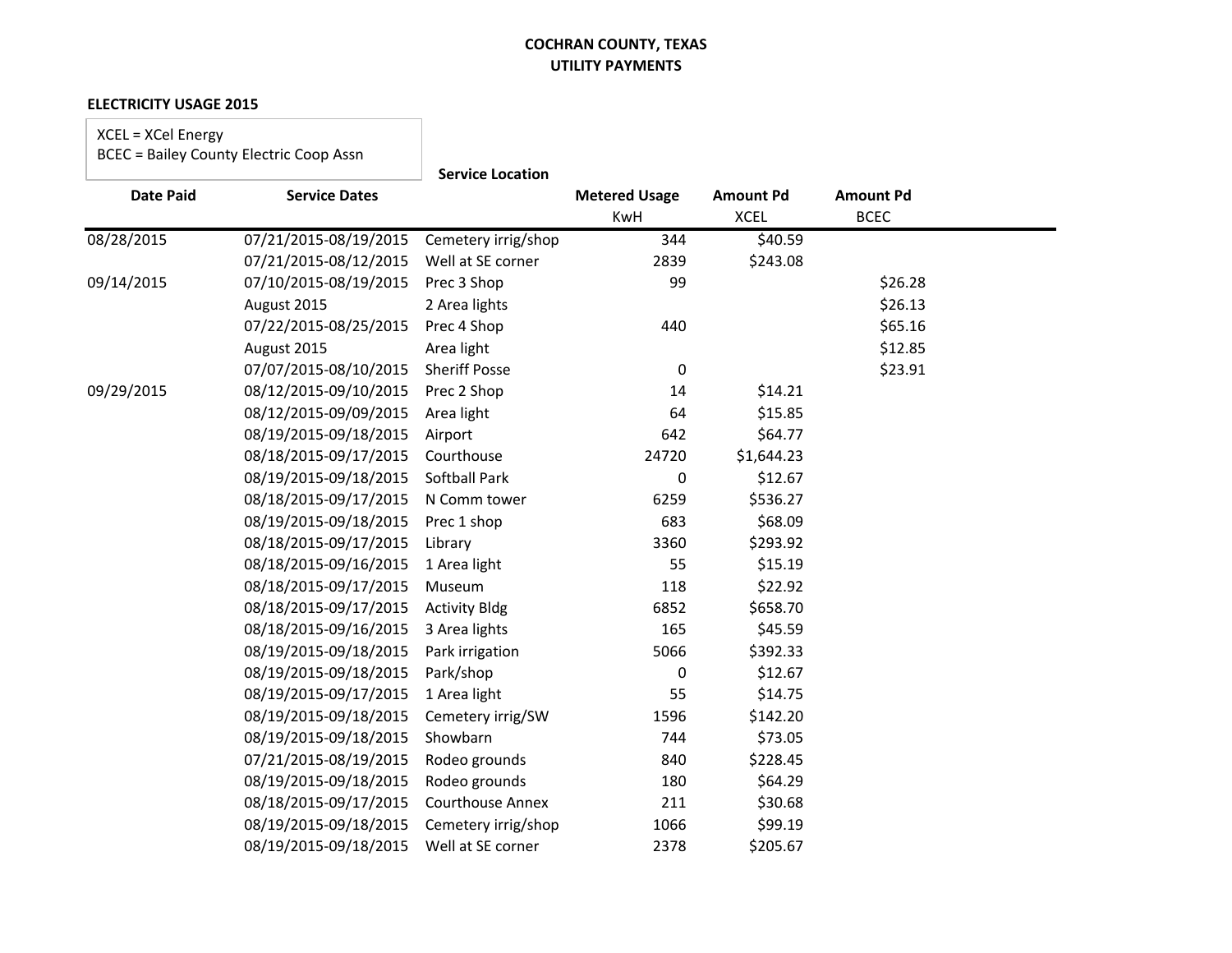### **ELECTRICITY USAGE 2015**

### XCEL = XCel Energy

| <b>Date Paid</b> | <b>Service Dates</b>  | <b>Service Location</b> | <b>Metered Usage</b> | <b>Amount Pd</b> | <b>Amount Pd</b> |  |
|------------------|-----------------------|-------------------------|----------------------|------------------|------------------|--|
|                  |                       |                         | <b>KwH</b>           | <b>XCEL</b>      | <b>BCEC</b>      |  |
| 10/12/2015       | 08/10/2015-09/03/2015 | <b>Sheriff Posse</b>    | $\mathbf 0$          |                  | \$23.91          |  |
|                  | 08/19/2015-09/17/2015 | Prec 3 Shop             | 66                   |                  | \$22.79          |  |
|                  | September 2015        | 2 Area lights           |                      |                  | \$26.57          |  |
|                  | 08/25/2015-09/22/2015 | Prec 4 Shop             | 380                  |                  | \$59.84          |  |
|                  | September 2015        | Area light              |                      |                  | \$13.11          |  |
| 10/27/2015       | 09/10/2015-10-12/2015 | Prec 2 Shop             | 5                    | \$13.45          |                  |  |
|                  | 09/10/2015-10/11/2015 | Area light              | 72                   | \$16.07          |                  |  |
|                  | 09/18/2015-10/19/2015 | Airport                 | 711                  | \$66.84          |                  |  |
|                  | 09/17/2015-10/16/2015 | Courthouse              | 21480                | \$1,473.68       |                  |  |
|                  | 09/18/2015-10/19/2015 | Softball Park           | 0                    | \$12.67          |                  |  |
|                  | 09/17/2015-10/16/2015 | N Comm tower            | 3075                 | \$255.91         |                  |  |
|                  | 09/18/2015-10/19/2015 | Prec 1 shop             | 428                  | \$45.28          |                  |  |
|                  | 09/17/2015-10/16/2015 | Library                 | 1996                 | \$170.69         |                  |  |
|                  | 09/17/2015-10/15/2015 | 1 Area light            | 53                   | \$15.15          |                  |  |
|                  | 09/17/2015-10/16/2015 | Museum                  | 216                  | \$30.12          |                  |  |
|                  | 09/17/2015-10/16/2015 | <b>Activity Bldg</b>    | 5284                 | \$537.34         |                  |  |
|                  | 09/17/2015-10/15/2015 | 3 Area lights           | 160                  | \$45.48          |                  |  |
|                  | 09/18/2015-10/19/2015 | Park irrigation         | 2716                 | \$295.69         |                  |  |
|                  | 09/18/2015-10/19/2015 | Park/shop               | 4                    | \$12.98          |                  |  |
|                  | 09/18/2015-10/18/2015 | 1 Area light            | 57                   | \$14.82          |                  |  |
|                  | 09/18/2015-10/19/2015 | Cemetery irrig/SW       | 862                  | \$78.33          |                  |  |
|                  | 09/18/2015-10/19/2015 | Showbarn                | 229                  | \$30.11          |                  |  |
|                  | 09/18/2015-10/19/2015 | Rodeo grounds           | 0                    | \$26.76          |                  |  |
|                  | 09/17/201-10/16/2015  | <b>Courthouse Annex</b> | 197                  | \$28.60          |                  |  |
|                  | 09/18/2015-10/19/2015 | Cemetery irrig/shop     | 610                  | \$59.14          |                  |  |
|                  | 09/18/2015-10/19/2015 | Well at SE corner       | 1212                 | \$104.99         |                  |  |
| 11/09/2015       | 09/03/2015-10/08/2015 | <b>Sheriff Posse</b>    | 0                    |                  | \$23.91          |  |
|                  | 09/17/2015-10/20/2015 | Prec 3 Shop             | 107                  |                  | \$26.56          |  |
|                  | October 2015          | 2 Area lights           |                      |                  | \$26.57          |  |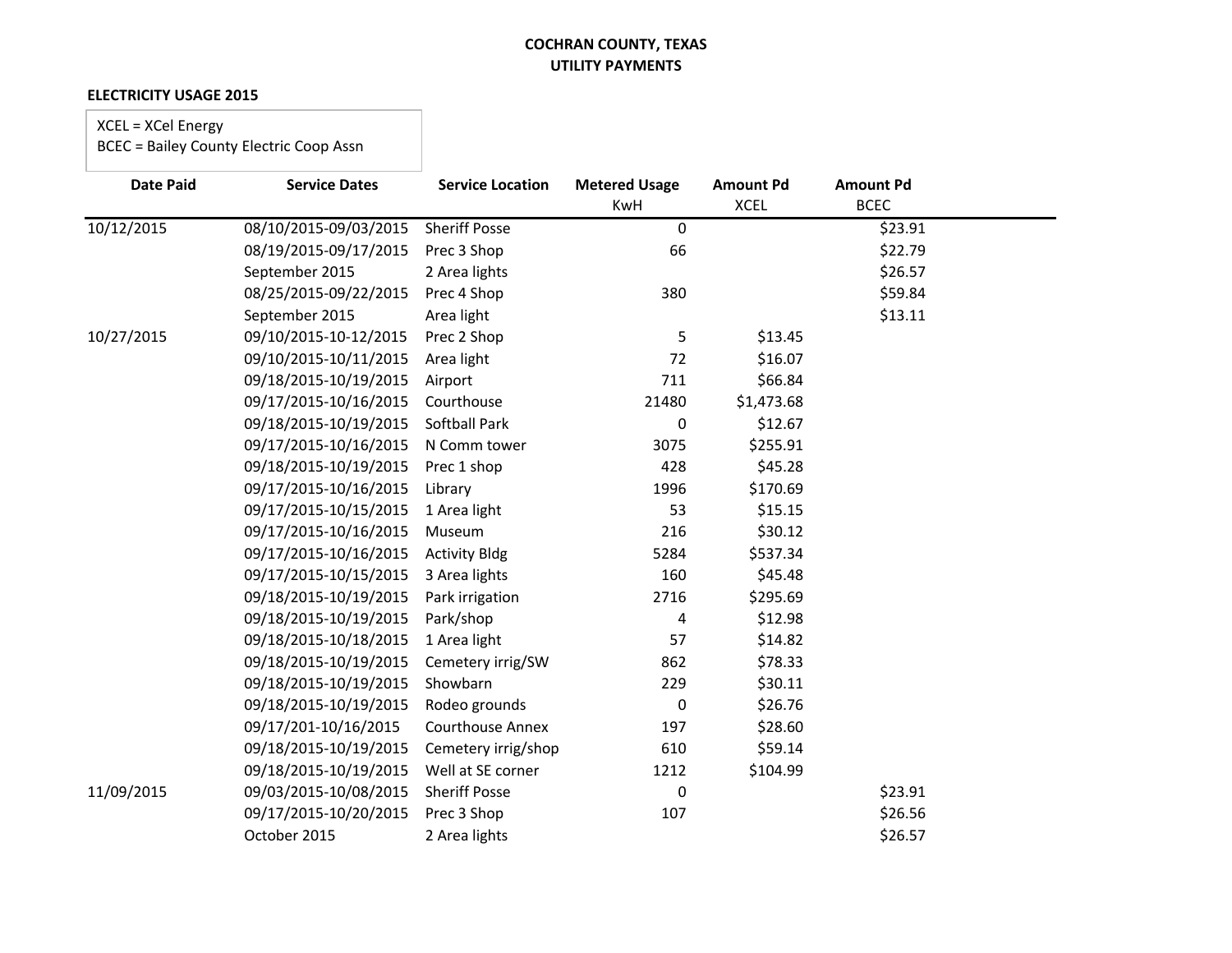#### **ELECTRICITY USAGE 2015**

### XCEL = XCel Energy

| <b>Date Paid</b> | <b>Service Dates</b>  | <b>Service Location</b> | <b>Metered Usage</b><br>KwH | <b>Amount Pd</b><br><b>XCEL</b> | <b>Amount Pd</b><br><b>BCEC</b> |  |
|------------------|-----------------------|-------------------------|-----------------------------|---------------------------------|---------------------------------|--|
| 11/09/2015       | 09/22/2015-10/23/2015 | Prec 4 Shop             | 300                         |                                 | \$47.40                         |  |
|                  | October 2015          | Area light              |                             |                                 | \$13.11                         |  |
|                  | 10/12/2015-11/09/2015 |                         |                             |                                 |                                 |  |
| 11/25/2015       |                       | Prec 2 Shop             | 4                           | \$13.32                         |                                 |  |
|                  | 10/12/2015-11/08/2015 | Area light              | 1                           | \$15.82                         |                                 |  |
| 12/14/2015       | 10/08/2015-11/05/2015 | <b>Sheriff Posse</b>    | 0                           |                                 | \$23.91                         |  |
|                  | 10/20/2015-11/13/2015 | Prec 3 Shop             | 55                          |                                 | \$20.80                         |  |
|                  | November 2015         | 2 Area lights           |                             |                                 | \$26.30                         |  |
|                  | 10/23/2015-11/17/2015 | Prec 4 Shop             | 300                         |                                 | \$46.65                         |  |
|                  | November 2015         | Area light              |                             |                                 | \$12.95                         |  |
|                  | 10/19/2015-11/17/2015 | Airport                 | 710                         | 55.02                           |                                 |  |
|                  | 10/16/2015-11/16/2015 | Courthouse              | 21960                       | \$1,116.29                      |                                 |  |
|                  | 10/19/2015-11/17/2015 | <b>Softball Park</b>    | 0                           | \$12.67                         |                                 |  |
|                  | 10/16/2015-11/16/2015 | N Comm tower            | 1001                        | \$76.19                         |                                 |  |
|                  | 10/19/2015-11/17/2015 | Prec 1 shop             | 494                         | \$42.14                         |                                 |  |
|                  | 10/16/2015-11/16/2015 | Library                 | 1102                        | \$82.55                         |                                 |  |
|                  | 10/16/2015-11/15/2015 | 1 Area light            | 57                          | \$15.27                         |                                 |  |
|                  | 10/16/2015-11/16/2015 | Museum                  | 14                          | \$13.93                         |                                 |  |
|                  | 10/16/2015-11/16/2015 | <b>Activity Bldg</b>    | 3606                        | \$314.80                        |                                 |  |
|                  | 10/16/2015-11/15/2015 | 3 Area lights           | 171                         | \$45.80                         |                                 |  |
|                  | 10/19/2015-11/17/2015 | Park irrigation         | 1133                        | \$138.15                        |                                 |  |
|                  | 10/19/2015-11/17/2015 | Park/shop               | 71                          | \$16.90                         |                                 |  |
|                  | 10/19/2015-11/16/2015 | 1 Area light            | 53                          | \$14.72                         |                                 |  |
|                  | 10/19/2015-11/17/2015 | Cemetery irrig/SW       | 0                           | \$12.67                         |                                 |  |
|                  | 10/19/2015-11/17/2015 | Showbarn                | 175                         | \$23.11                         |                                 |  |
|                  | 10/19/2015-11/17/2015 | Rodeo grounds           | $\pmb{0}$                   | \$26.76                         |                                 |  |
|                  | 10/16/2015-11/16/2015 | <b>Courthouse Annex</b> | 216                         | \$26.67                         |                                 |  |
|                  | 10/19/2015-11/17/2015 | Cemetery irrig/shop     | 148                         | \$21.51                         |                                 |  |
|                  | 10/19/2015-11/17/2015 | Well at SE corner       | 0                           | \$12.67                         |                                 |  |
| 12/30/2015       | 11/09/2015-12/11/2015 | Prec 2 Shop             | 15                          | \$13.94                         |                                 |  |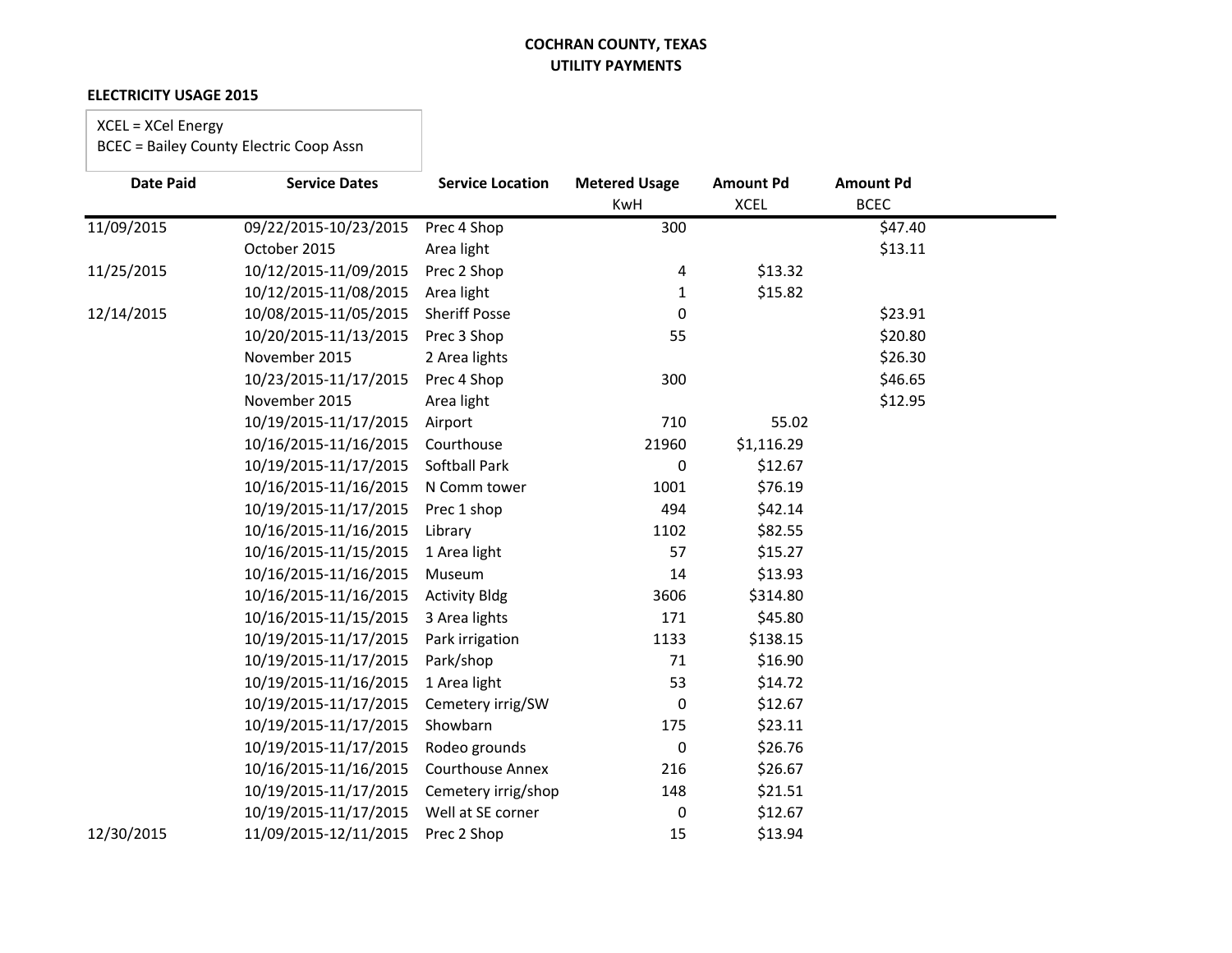### **ELECTRICITY USAGE 2015**

### XCEL = XCel Energy BCEC = Bailey County Electric Coop Assn

| <b>Date Paid</b> | <b>Service Dates</b>                    | <b>Service Location</b> | <b>Metered Usage</b> | Amount Pd   | <b>Amount Pd</b> |  |
|------------------|-----------------------------------------|-------------------------|----------------------|-------------|------------------|--|
|                  |                                         |                         | KwH                  | <b>XCEL</b> | <b>BCEC</b>      |  |
| 12/30/2015       | 11/09/2015-12/10/2015 Prec 2/Area light |                         |                      | \$16.09     |                  |  |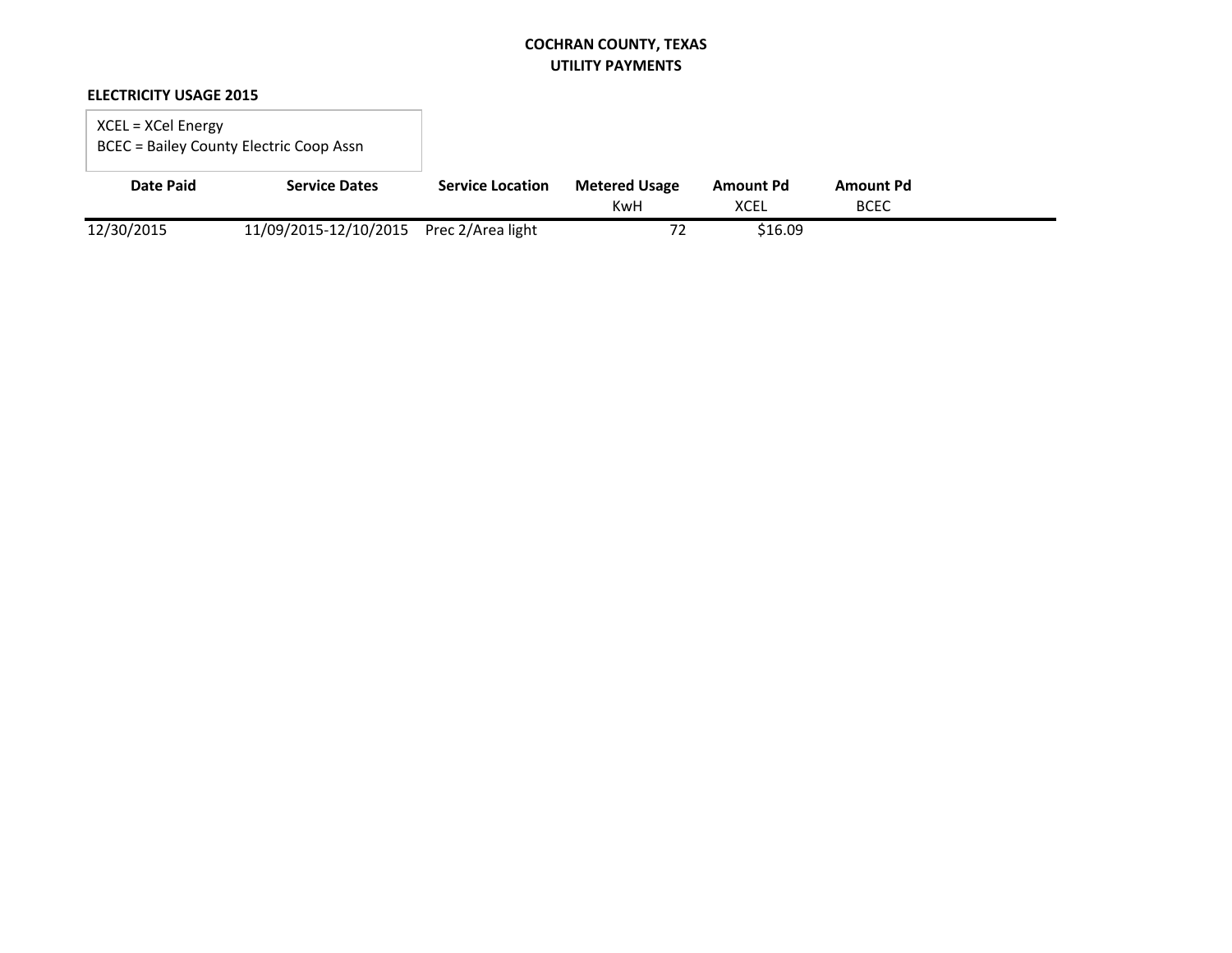City of Mrtn = City of Morton WTG = West Texas Gas, Inc. City of Wht = City of Whiteface

| <b>Date Paid</b>        | <b>Service Dates</b>  | <b>Service Location</b> | <b>Metered Usage</b> | <b>Amount Pd</b> | <b>Amount Pd</b> | <b>Amount Pd</b> |
|-------------------------|-----------------------|-------------------------|----------------------|------------------|------------------|------------------|
|                         |                       |                         | <b>MCF</b>           | City of Mrtn     | <b>WTG</b>       | City of Wht      |
| $\overline{01/12/2015}$ | 11/17/2014-12/15/2014 | Library                 | 19                   | \$159.76         |                  |                  |
|                         | 11/17/2014-12/15/2014 | Museum                  | 14                   | \$118.36         |                  |                  |
|                         | 11/17/2014-12/15/2014 | <b>Activity Bldg</b>    | 92                   | \$764.20         |                  |                  |
|                         | 11/17/2014-12/15/2014 | Courthouse              | 96                   | \$794.32         |                  |                  |
|                         | 11/17/2014-12/15/2014 | Prec 1 Shop             | 40                   | \$335.64         |                  |                  |
|                         | 11/14/2014-12/16/2014 | Prec 2 Shop             | 1.6                  |                  |                  | \$16.25          |
| 02/09/2015              | 12/15/2014-01/15/2015 | Library                 | 37                   | \$264.65         |                  |                  |
|                         | 12/15/2014-01/15/2015 | Museum                  | 22                   | \$158.60         |                  |                  |
|                         | 12/15/2014-01/15/2015 | <b>Activity Bldg</b>    | 218                  | \$1,430.02       |                  |                  |
|                         | 12/15/2014-01/15/2015 | Courthouse              | 152                  | \$1,019.50       |                  |                  |
|                         | 12/15/2014-01/15/2015 | Prec 1 Shop             | 98                   | \$683.62         |                  |                  |
|                         | 12/16/2014-01/16/2015 | Prec 2 Shop             | 3                    |                  |                  | \$24.66          |
|                         | 12/08/2014-01/05/2015 | Park Shop               | 0                    |                  | \$10.00          |                  |
|                         | 12/08/2014-01/05/2015 | Showbarn                | 32                   |                  | \$274.33         |                  |
|                         | 12/03/2014-01/06/2015 | Prec 3 Shop             | 0                    |                  | \$13.70          |                  |
| 02/26/2015              | 01/05/2015-02/02/2015 | Showbarn                | 93.8                 |                  | \$664.20         |                  |
|                         | 01/05/2015-02/02/2015 | Park Shop               | 0                    |                  | \$10.00          |                  |
|                         | 01/06/2015-02/02/2015 | Prec 3 Shop             | 38.8                 |                  | \$238.91         |                  |
| 03/09/2015              | 01/15/2015-02/16/2015 | Library                 | 26                   | \$177.28         |                  |                  |
|                         | 01/15/2015-02/16/2015 | Museum                  | 24                   | \$163.94         |                  |                  |
|                         | 01/15/2015-02/16/2015 | <b>Activity Bldg</b>    | 142                  | \$1,087.30       |                  |                  |
|                         | 01/15/2015-02/16/2015 | Courthouse              | 120                  | \$893.26         |                  |                  |
|                         | 01/15/2015-02/16/2015 | Prec 1 Shop             | 68                   | \$459.22         |                  |                  |
|                         | 01/16/2015-02/13/2015 | Prec 2 Shop             | 2.7                  |                  |                  | \$22.14          |
| 03/30/2015              | 02/02/2015-03/05/2015 | Prec 3 Shop             | 17.6                 |                  | \$111.31         |                  |
|                         | 02/02/2015-03/04/2015 | Showbarn                | 12.5                 |                  | \$93.95          |                  |
| 04/13/2015              | 02/13/2015-03/13/2015 | Prec 2 Shop             | 2.3                  |                  |                  | \$18.77          |
|                         | 02/16/2015-03/18/2015 | Library                 | 23                   | \$157.06         |                  |                  |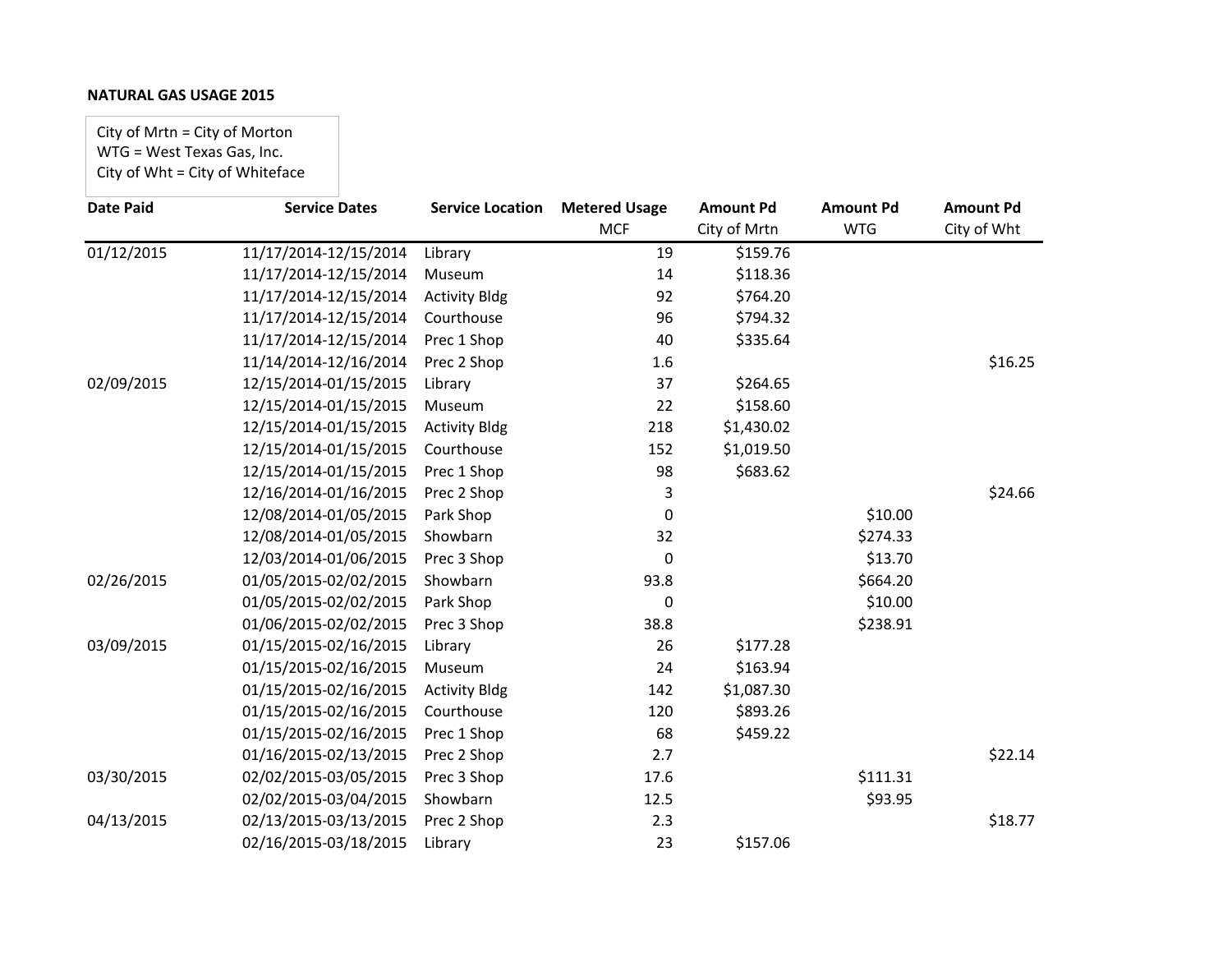City of Mrtn = City of Morton WTG = West Texas Gas, Inc City of Wht = City of Whiteface

| <b>Service Dates</b>  | <b>Service Location</b> | <b>Metered Usage</b> | <b>Amount Pd</b> | <b>Amount Pd</b> | <b>Amount Pd</b> |
|-----------------------|-------------------------|----------------------|------------------|------------------|------------------|
|                       |                         | <b>MCF</b>           | City of Mrtn     | <b>WTG</b>       | City of Wht      |
| 02/16/2015-03/18/2015 | Museum                  | 29                   | \$197.02         |                  |                  |
| 02/16/2015-03/18/2015 | <b>Activity Bldg</b>    | 125                  | \$801.13         |                  |                  |
| 02/16/2015-03/18/2015 | Courthouse              | 99                   | \$650.07         |                  |                  |
| 02/16/2015-03/18/2015 | Prec 1 Shop             | 50                   | \$336.88         |                  |                  |
| 02/14/2015-03/04/2015 | Park Shop               | 0                    |                  | \$10.00          |                  |
| 03/05/2015-04/07/2015 | Prec 3 Shop             | 7.5                  |                  | \$55.26          |                  |
| 03/04/2015-04/07/2015 | Showbarn                | 6.6                  |                  | \$54.29          |                  |
| 03/04/2015-04/07/2015 | Park Shop               | 0                    |                  | \$10.00          |                  |
| 03/18/2015-04/15/2015 | Library                 | 6                    | \$44.12          |                  |                  |
| 03/18/2015-04/15/2015 | Museum                  | 7                    | \$50.40          |                  |                  |
| 03/18/2015-04/15/2015 | <b>Activity Bldg</b>    | 39                   | \$253.26         |                  |                  |
| 03/18/2015-04/15/2015 | Courthouse              | 42                   | \$272.40         |                  |                  |
| 03/18/2015-04/15/2015 | Prec 1 Shop             | 51                   | \$329.92         |                  |                  |
| 03/13/2015-04/15/2015 | Prec 2 Shop             | 0                    |                  |                  | \$16.25          |
| 04/15/2015-05/15/2015 | Library                 | 3                    | \$25.18          |                  |                  |
| 04/15/2015-05/15/2015 | Museum                  | 1                    | \$19.00          |                  |                  |
| 04/15/2015-05/15/2015 | <b>Activity Bldg</b>    | 21                   | \$136.52         |                  |                  |
| 04/15/2015-05/15/2015 | Courthouse              | 17                   | \$111.70         |                  |                  |
| 04/15/2015-05/15/2015 | Prec 1 Shop             | 3                    | \$25.18          |                  |                  |
| 04/15/2015-05/18/2015 | Prec 2 Shop             | 2                    |                  |                  | \$16.25          |
| 04/07/2015-05/12/2015 | Park Shop               | 0                    |                  | \$11.00          |                  |
| 04/07/2015-05/12/2015 | Showbarn                | 0                    |                  | \$11.00          |                  |
| 04/07/2015-05/19/2015 | Prec 3 Shop             | 2                    |                  | \$25.08          |                  |
| 05/12/2015-06/10/2015 | Park Shop               | 0                    |                  | \$10.00          |                  |
| 05/12/2015-06/10/2015 | Park Showbarn           | 0                    |                  | \$10.00          |                  |
| 05/19/2015-06/17/215  | Prec 3 Shop             | 0                    |                  | \$13.70          |                  |
| 05/15/2015-06/14/2015 | Library                 | $\overline{2}$       | \$19.00          |                  |                  |
| 05/15/2015-06/14/2015 | Museum                  | 1                    | \$19.00          |                  |                  |
|                       |                         |                      |                  |                  |                  |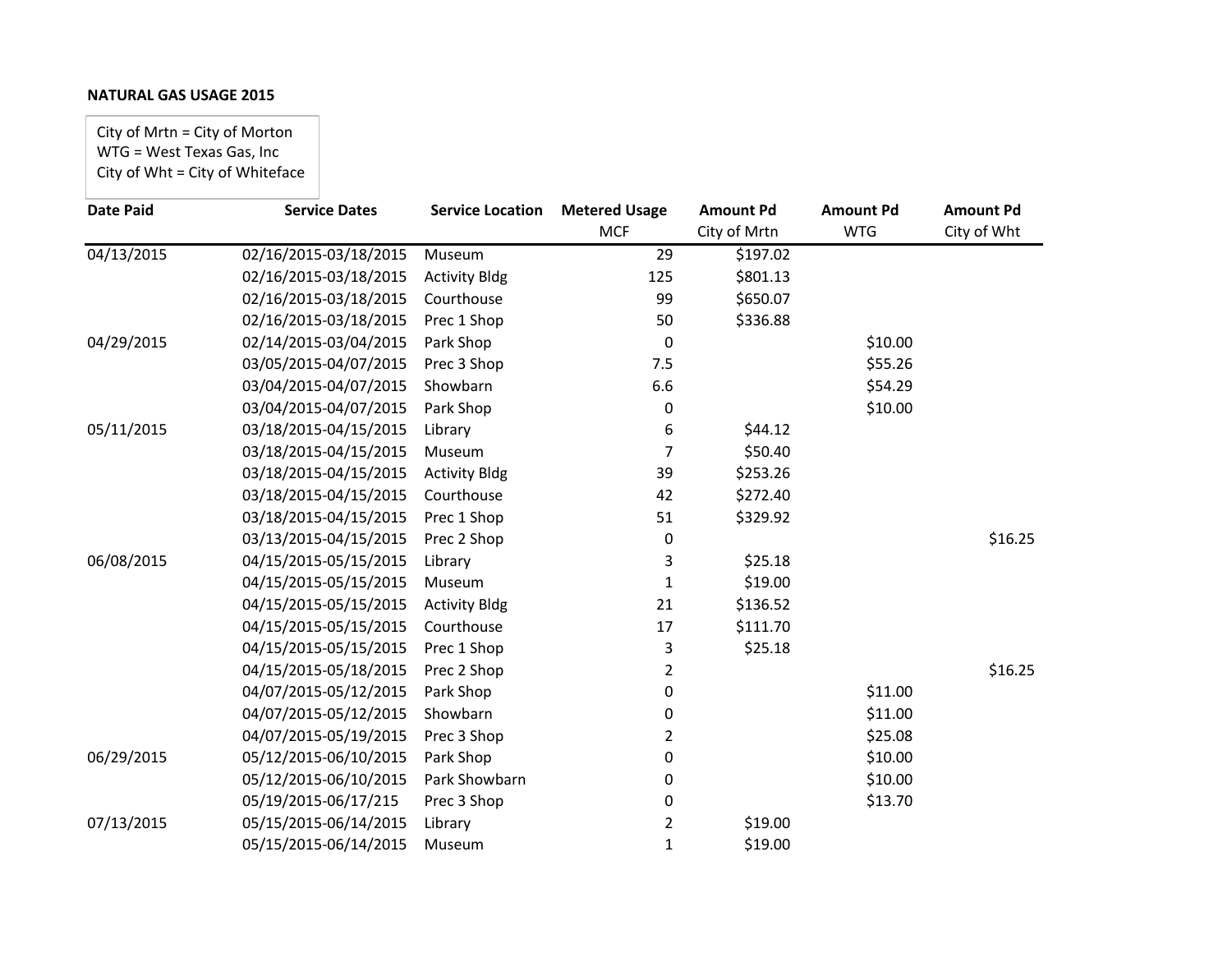City of Mrtn = City of Morton WTG = West Texas Gas Inc City of Wht = City of Whiteface

| <b>Date Paid</b> | <b>Service Dates</b>  | <b>Service Location</b> | <b>Metered Usage</b> | <b>Amount Pd</b> | <b>Amount Pd</b> | <b>Amount Pd</b> |
|------------------|-----------------------|-------------------------|----------------------|------------------|------------------|------------------|
|                  |                       |                         | <b>MCF</b>           | City of Mrtn     | <b>WTG</b>       | City of Wht      |
| 07/13/2015       | 05/15/2015-06/14/2015 | <b>Activity Bldg</b>    | 10                   | \$71.16          |                  |                  |
|                  | 05/15/2015-06/14/2015 | Courthouse              | 8                    | \$58.13          |                  |                  |
|                  | 05/15/2015-06/14/2015 | Prec 1 Shop             | $\overline{2}$       | \$19.00          |                  |                  |
|                  | 05/18/2015-06/15/2015 | Prec 2 Shop             | 0                    |                  |                  | \$16.25          |
| 07/30/2015       | 06/10/2015-07/15/2015 | Park/Shop               | 0                    |                  | \$12.02          |                  |
|                  | 06/10/2015-07/15/2015 | Park/Showbarn           | 0                    |                  | \$12.02          |                  |
|                  | 06/17/2015-07/13/2015 | Prec 3 Shop             | 0                    |                  | \$19.03          |                  |
|                  | 06/14/2015-07/15/2015 | Library                 | 0                    | \$19.00          |                  |                  |
|                  | 06/14/2015-07/15/2015 | Museum                  | 1                    | \$19.00          |                  |                  |
|                  | 06/14/2015-07/15/2015 | <b>Activity Bldg</b>    | 3                    | \$25.58          |                  |                  |
|                  | 06/14/2015-07/15/2015 | Courthouse              | 4                    | \$32.16          |                  |                  |
|                  | 06/14/2015-07/15/2015 | Prec 1 Shop             | 0                    | \$19.00          |                  |                  |
|                  | 06/15/2015-07/15/2015 | Prec 2 Shop             | 0                    |                  |                  | \$16.25          |
| 09/14/2015       | 7/15/2015-08/14/2015  | Library                 | 0                    | \$19.00          |                  |                  |
|                  | 7/15/2015-08/14/2015  | Museum                  | 1                    | \$19.00          |                  |                  |
|                  | 7/15/2015-08/14/2015  | <b>Activity Bldg</b>    | 3                    | \$26.15          |                  |                  |
|                  | 7/15/2015-08/14/2015  | Courthouse              | 3                    | \$26.15          |                  |                  |
|                  | 7/15/2015-08/14/2015  | Prec 1 Shop             |                      | \$19.00          |                  |                  |
|                  | 07/15/2015-08/13/2015 | Prec 2 Shop             | 0                    |                  |                  | \$16.25          |
|                  | 07/13/2015-08/25/2015 | Prec 3 Shop             | 0                    |                  | \$19.03          |                  |
|                  | 07/15/2015-08/25/2015 | Park/Shop               | 0                    |                  | \$12.02          |                  |
|                  | 07/15/2015-08/25/2015 | Park/Showbarn           | 0                    |                  | \$12.02          |                  |
| 10/12/2015       | 08/14/2015-09/15/2015 | Library                 | 1                    | \$19.00          |                  |                  |
|                  | 08/14/2015-09/15/2015 | Museum                  | 1                    | \$19.00          |                  |                  |
|                  | 08/14/2015-09/15/2015 | <b>Activity Bldg</b>    | 4                    | \$33.30          |                  |                  |
|                  | 08/14/2015-09/15/2015 | Courthouse              | 5                    | \$40.45          |                  |                  |
|                  | 08/14/2015-09/15/2015 | Prec 1 Shop             | 0                    | \$19.00          |                  |                  |
|                  | 08/13/2015-09/15/2015 | Prec 2 Shop             | 0                    |                  |                  | \$16.25          |